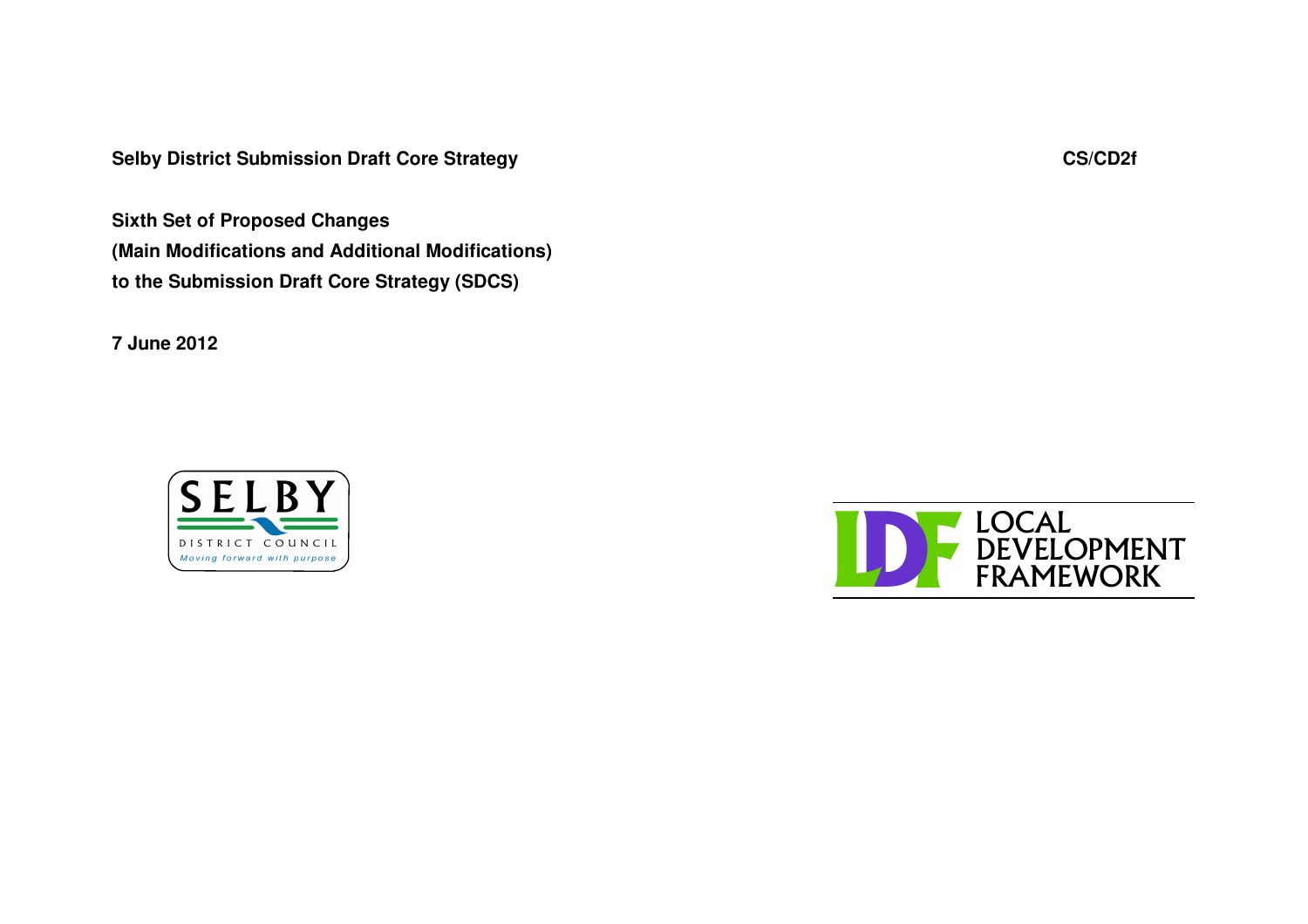**Sixth Set of Proposed Changes (Main Modifications and Additional Modifications) to the Submission Draft Core Strategy (SDCS) 7 June 2012**

This document has been produced to support the Submission version of the Selby District Core Strategy.

They include changes in policy to address and strengthen soundness as <sup>a</sup> result of further work undertaken by the Council during the Suspension of the EIP and consequential changes and in the light of new national policy guidance (e.g. NPPF).

Where these latest changes affect previous proposed changes, the latest proposed change prevails.

The proposed changes include both main modifications (which the Council must request that the inspector make) and additional modifications (which the Council may make). They do not necessarily cover all the consequential additional modifications that will be necessary prior to adoption – there may also be some additional modifications where minor amendments to text are suggested to improve consistency with the NPPF.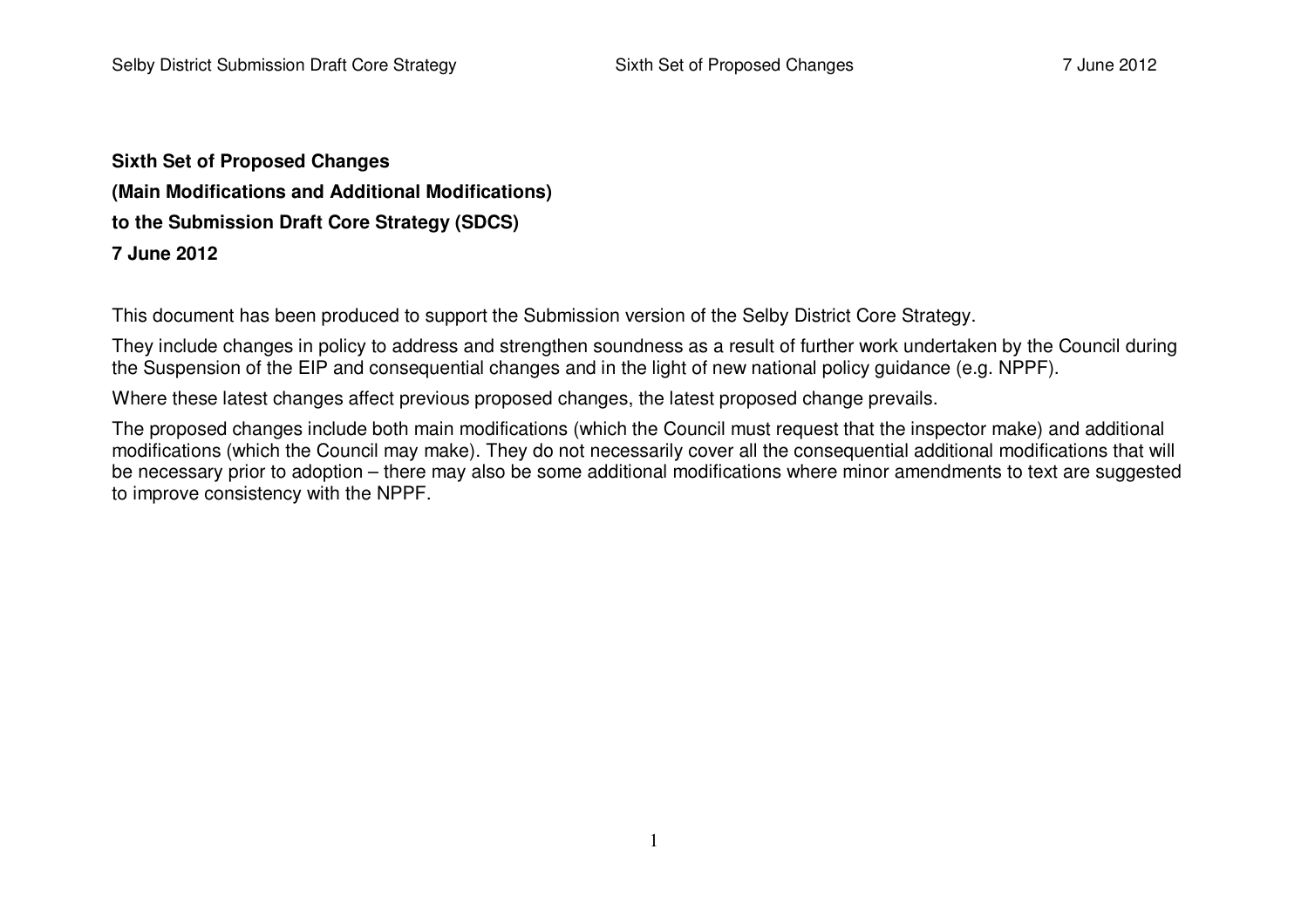| <b>Proposed</b><br>Change<br>No. | Policy /<br>Paragraph /<br><b>Section</b> | <b>Proposed Change</b>                                                                                                                                | <b>Explanatory Notes</b>                                                                            | <b>Main Mod?</b> |
|----------------------------------|-------------------------------------------|-------------------------------------------------------------------------------------------------------------------------------------------------------|-----------------------------------------------------------------------------------------------------|------------------|
|                                  | General                                   |                                                                                                                                                       |                                                                                                     |                  |
| <b>PC6.1</b>                     | General                                   | Change description of Core Strategy,<br>SADPD/DM DPDs etc throughout document<br>to amend to refer to them as Local Plans                             | To conform to NPPF and ensure Core<br>Strategy up-to-date and reflect changes in<br>planning system | $\mathsf{N}$     |
| PC6.2                            | General                                   | Update references re. PPSs etc. to NPPF<br>references throughout Core Strategy                                                                        | To conform to NPPF and ensure Core<br>Strategy up-to-date and reflect changes in<br>planning system | $\mathsf{N}$     |
| PC6.3                            | General                                   | Additional modifications throughout the<br>document to pick up consequential changes<br>to text in the light of Proposed Changes in<br>this schedule. |                                                                                                     | $\mathsf{N}$     |
|                                  | <b>Chapter 1</b>                          |                                                                                                                                                       |                                                                                                     |                  |
| PC6.4                            | Chapter 1                                 | Add text in Chapter 1 to incorporate<br>explanation about new planning system and<br>Localism Act 2011.                                               | To conform to NPPF and ensure Core<br>Strategy up-to-date and reflect changes in<br>planning system | N                |
| PC6.5                            | Figure 1                                  | Amend The LDF Folder to refer to most up-<br>to-date documents                                                                                        | To conform to NPPF and ensure Core<br>Strategy reflects changes in planning<br>system               | $\mathsf{N}$     |
| PC6.6                            | Figure 2                                  | Update timetable at Fig 2                                                                                                                             | To ensure Core Strategy is up-to-date                                                               | $\mathsf{N}$     |
| <b>PC6.7</b>                     | Figure 3                                  | Amend Policy Context Diagram to refer to<br>most up-to-date documents                                                                                 | To conform to NPPF and ensure Core<br>Strategy reflects changes in planning                         | $\mathsf{N}$     |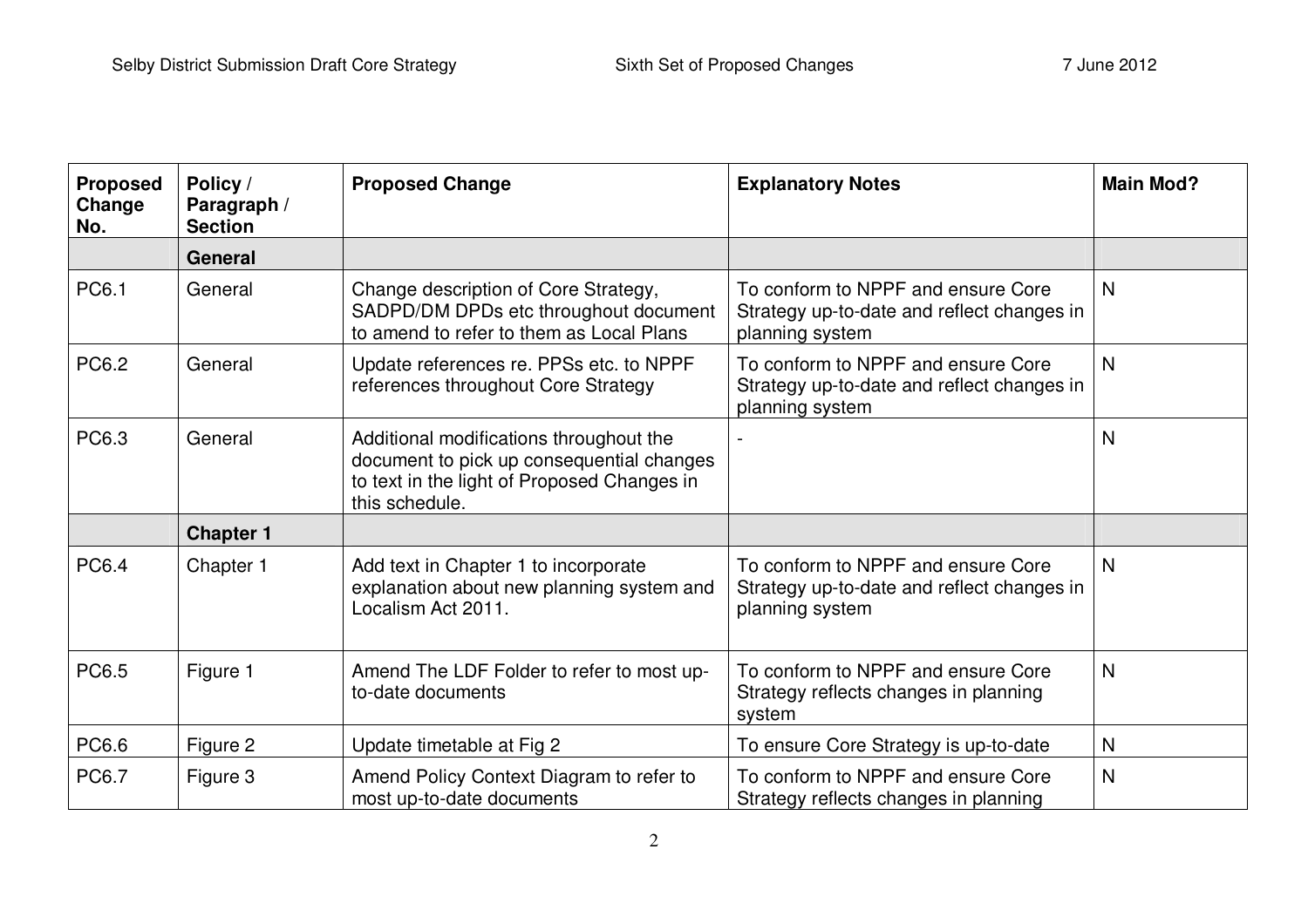| <b>Proposed</b><br>Change<br>No. | Policy /<br>Paragraph /<br><b>Section</b> | <b>Proposed Change</b>                                                                                                                                                             | <b>Explanatory Notes</b>                                                                                                            | <b>Main Mod?</b> |
|----------------------------------|-------------------------------------------|------------------------------------------------------------------------------------------------------------------------------------------------------------------------------------|-------------------------------------------------------------------------------------------------------------------------------------|------------------|
|                                  |                                           |                                                                                                                                                                                    | system                                                                                                                              |                  |
| <b>PC6.8</b>                     | Paragraphs $1.1 -$<br>1.5                 | Add NPPF definition of 'development plan'<br>and 'Local Plan' to text in Chapter 1 and at<br>Glossary.                                                                             | To conform to NPPF and ensure Core<br>Strategy up-to-date and reflect changes in<br>planning system                                 | N                |
| PC6.9                            | Paragraph 1.5                             | Add new paragraphs to explain relationship<br>between the Core Strategy and<br>Neighbourhood Plans, and scope of NPs as<br>set out in appendix 1                                   | To conform to NPPF and ensure Core<br>Strategy up-to-date and reflect changes in<br>planning system                                 | $\mathsf{N}$     |
| PC6.10                           | Paragraph 1.5                             | Add new text/paragraph to include general<br>reference that references to plans and<br>strategies and organisations means any<br>successor document or body.                       | To conform to NPPF and ensure Core<br>Strategy up-to-date and reflect changes in<br>planning system and to future proof the<br>plan | N                |
|                                  | <b>Chapter 2</b>                          |                                                                                                                                                                                    |                                                                                                                                     |                  |
| PC6.11                           | Chapter 2                                 | Add text to beginning of Chapters 2 (to<br>explain how strategic matters and cross<br>boundary issues have been addressed<br>within the Core Strategy as set out in<br>appendix 2. | To comply with the' duty to cooperate' -<br>paragraphs 178 to 181.                                                                  | <b>YES</b>       |
| PC6.12                           | Map 4                                     | Amend map to reflect change in status of<br>Escrick from a Secondary Village to a DSV.                                                                                             | Consequential update to take account of<br>changes to DSV at Fairburn and Escrick                                                   | $\mathsf{N}$     |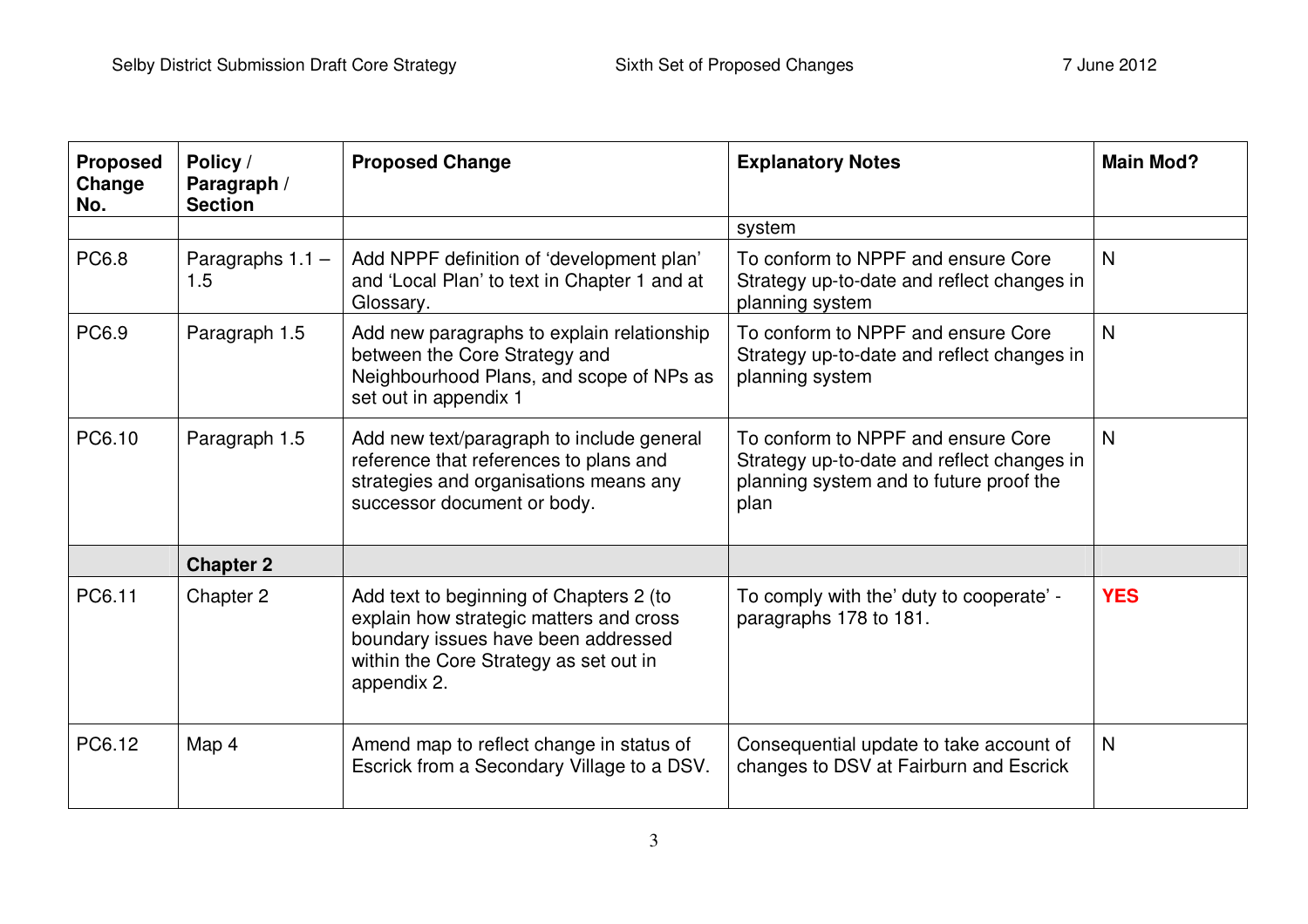| <b>Proposed</b><br>Change<br>No. | Policy /<br>Paragraph /<br><b>Section</b> | <b>Proposed Change</b>                                                                                                                                            | <b>Explanatory Notes</b>                                      | <b>Main Mod?</b> |
|----------------------------------|-------------------------------------------|-------------------------------------------------------------------------------------------------------------------------------------------------------------------|---------------------------------------------------------------|------------------|
|                                  | <b>Chapter 3</b>                          |                                                                                                                                                                   |                                                               |                  |
| PC6.13                           | Objective 7                               | Add to the end of Objective 7 "giving"<br>preference to land of lesser environmental<br>value"                                                                    | To ensure consistency with Para 17 of<br><b>NPPF</b>          | N                |
| PC6.14                           | Objective 12                              | Add to the end of Objective 12:                                                                                                                                   | To ensure closer fit to NPPF for example                      | N                |
|                                  |                                           | "and which achieves places that meet the<br>needs of the members of the community<br>including for health and well-being and<br>facilitating social interaction." | paragraph 69.                                                 |                  |
| PC6.15                           | Objective 15                              | Add reference to "protecting natural                                                                                                                              | To ensure closer fit to NPPF                                  | N                |
|                                  |                                           | resources including safeguarding known<br>locations of minerals resources"                                                                                        | Paragraphs 142 to 149 - minerals                              |                  |
| PC6.16                           | Objective 16                              | Add reference to preventing noise/light/soil                                                                                                                      | To ensure closer fit to NPPF                                  | N                |
|                                  |                                           | pollution and protecting development from<br>noise/light/soil pollution                                                                                           | Paragraph 109 - noise and soil                                |                  |
|                                  |                                           |                                                                                                                                                                   | Paragraph 123 - noise pollution                               |                  |
|                                  |                                           |                                                                                                                                                                   | Paragraph 125 – light pollution                               |                  |
| PC6.17                           | Objective 17                              | Add reference to protecting best agricultural                                                                                                                     | To ensure closer fit to NPPF                                  | N                |
|                                  |                                           | land                                                                                                                                                              | Paragraph 112 – economic benefit of best<br>agricultural land |                  |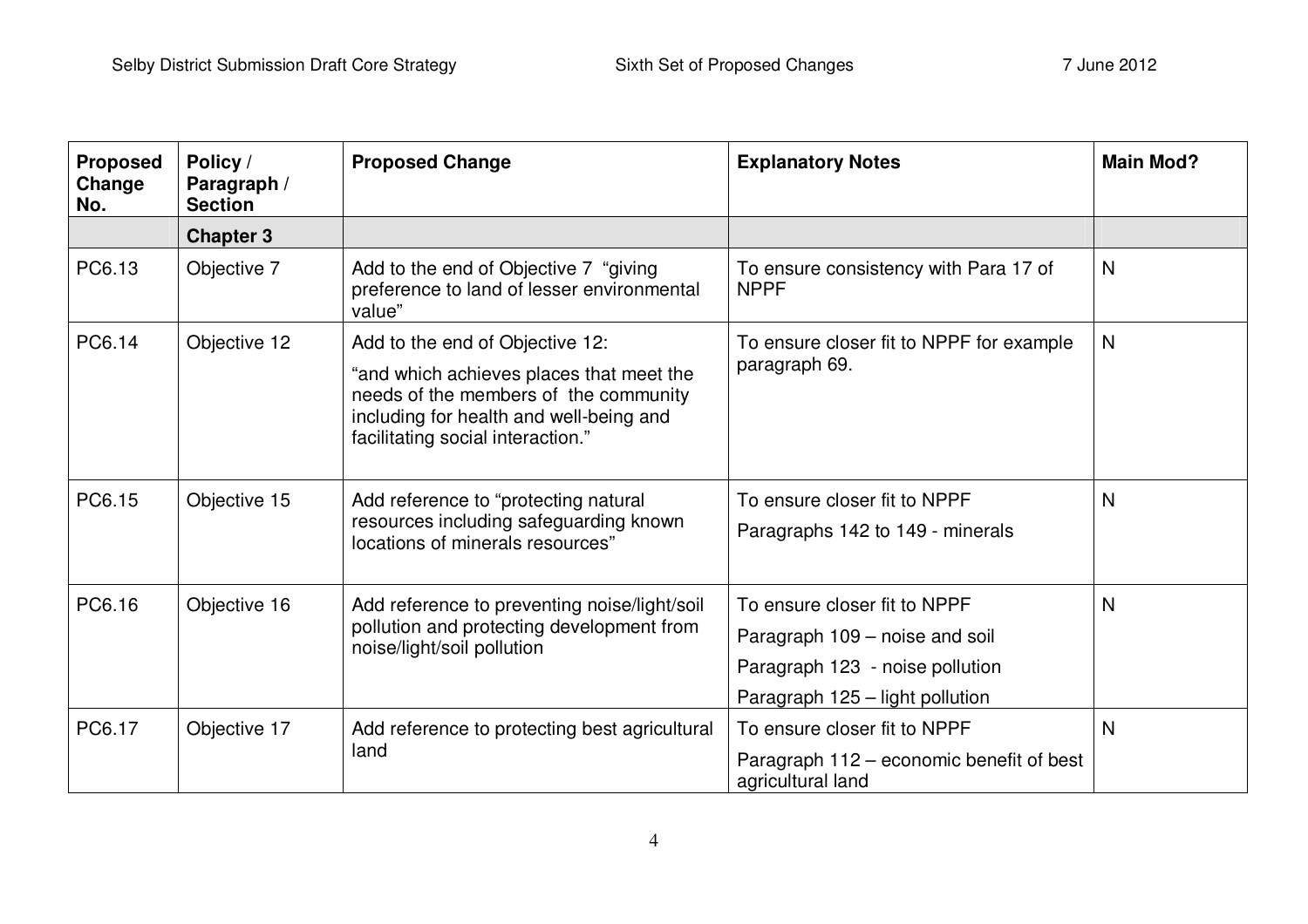| <b>Proposed</b><br>Change<br>No. | Policy /<br>Paragraph /<br><b>Section</b> | <b>Proposed Change</b>                                                                                                                                                        | <b>Explanatory Notes</b>                                                                                                                                                                                                                                                                                                     | <b>Main Mod?</b> |
|----------------------------------|-------------------------------------------|-------------------------------------------------------------------------------------------------------------------------------------------------------------------------------|------------------------------------------------------------------------------------------------------------------------------------------------------------------------------------------------------------------------------------------------------------------------------------------------------------------------------|------------------|
| PC6.18                           | New Policy LP1                            | Insert new reasoned justification and text for<br>presumption in favour of sustainable<br>development - see Appendix 3                                                        | New model policy required in all Local<br>Plans regarding the presumption in favour<br>of sustainable development                                                                                                                                                                                                            | <b>YES</b>       |
|                                  |                                           |                                                                                                                                                                               | Paragraphs 11-16                                                                                                                                                                                                                                                                                                             |                  |
|                                  |                                           |                                                                                                                                                                               | Inspectors' note                                                                                                                                                                                                                                                                                                             |                  |
|                                  |                                           |                                                                                                                                                                               | PINS Model policy required                                                                                                                                                                                                                                                                                                   |                  |
|                                  |                                           |                                                                                                                                                                               | Paragraph 79                                                                                                                                                                                                                                                                                                                 |                  |
|                                  |                                           |                                                                                                                                                                               | Paragraph 119                                                                                                                                                                                                                                                                                                                |                  |
|                                  | <b>Chapter 4</b>                          |                                                                                                                                                                               |                                                                                                                                                                                                                                                                                                                              |                  |
|                                  | <b>CPXX</b>                               |                                                                                                                                                                               |                                                                                                                                                                                                                                                                                                                              |                  |
| PC6.19                           | <b>CPXX</b>                               | Amend Proposed Change PC5.6 by deleting<br>references to Major Developed Sites (MDS)<br>CPXX and supporting text in order to be<br>consistent with the NPPF (see appendix 4). | The Council now considers that the<br>national policy is sufficiently flexible to<br>allow some development in Selby's<br>existing MDSs and so such a designation<br>is no longer necessary.                                                                                                                                 | <b>YES</b>       |
| PC6.20                           | <b>CPXX</b>                               | Amend Proposed Change PC5.6 by<br>amending supporting text and the wording of<br>Policy CPXX (see appendix 4).                                                                | The Council consider that the text and<br>Policy remain generally consistent with<br>the NPPF however suggests some fine<br>tuning of the wording, to align more<br>closely with the phraseology used in the<br>NPPF, regarding defining boundaries and<br>to respond to concerns over clarity of<br>wording from April EIP. | <b>YES</b>       |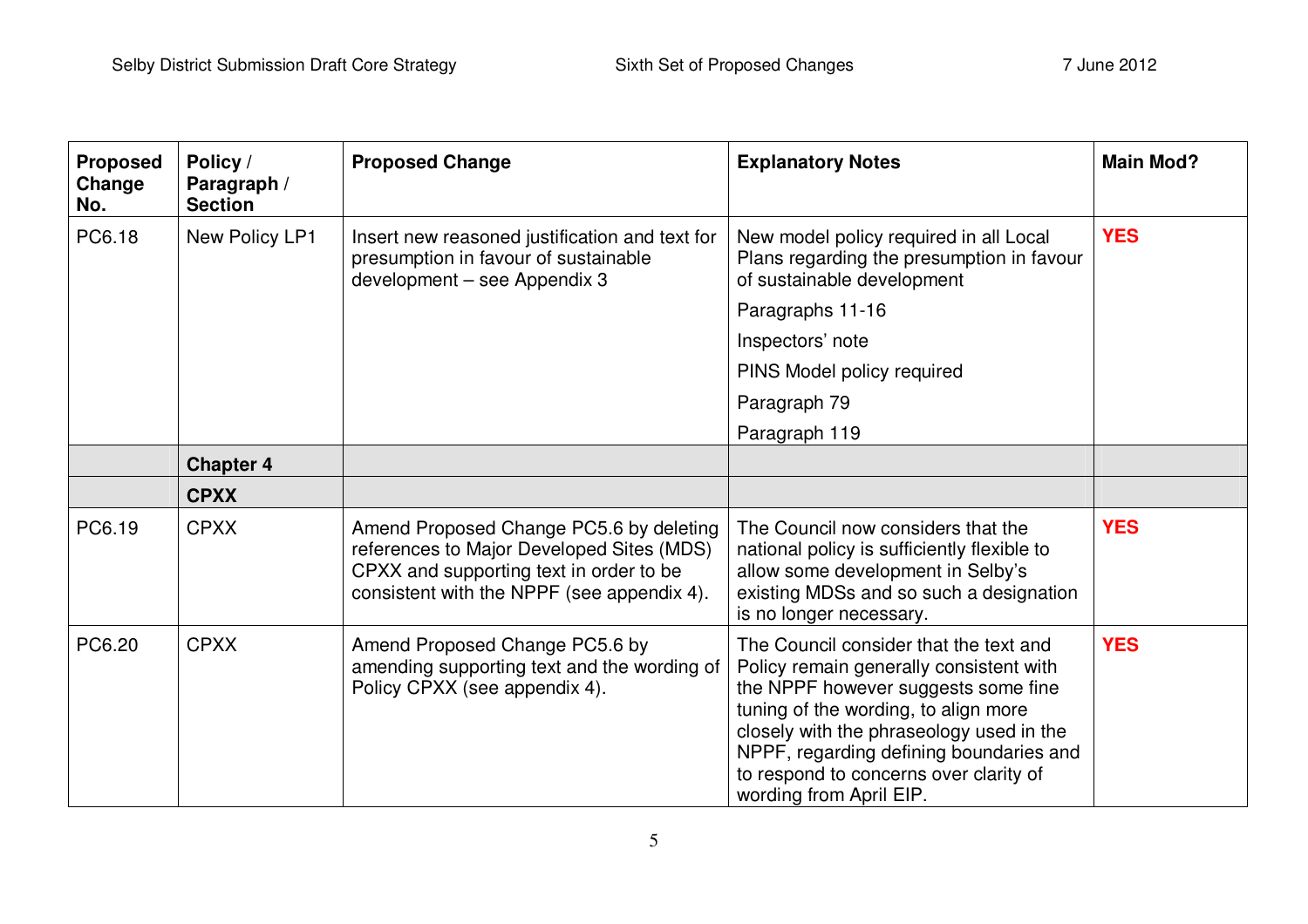| <b>Proposed</b><br>Change<br>No. | Policy /<br>Paragraph /<br><b>Section</b> | <b>Proposed Change</b>                                                                                                                                                                                                                                                                                                                                                                                                                                                         | <b>Explanatory Notes</b>                                                                                                                                                                                                                                                                                                                  | <b>Main Mod?</b> |
|----------------------------------|-------------------------------------------|--------------------------------------------------------------------------------------------------------------------------------------------------------------------------------------------------------------------------------------------------------------------------------------------------------------------------------------------------------------------------------------------------------------------------------------------------------------------------------|-------------------------------------------------------------------------------------------------------------------------------------------------------------------------------------------------------------------------------------------------------------------------------------------------------------------------------------------|------------------|
|                                  | CP <sub>1</sub>                           |                                                                                                                                                                                                                                                                                                                                                                                                                                                                                |                                                                                                                                                                                                                                                                                                                                           |                  |
| PC6.21                           | Para 4.27                                 | Insert "where it will enhance or maintain the<br>vitality of rural communities" at end of<br>sentence ending with 'may take place'.                                                                                                                                                                                                                                                                                                                                            | Consequential amendment to changes to<br>Part (b) and Part (c) below                                                                                                                                                                                                                                                                      | N                |
| PC6.22                           | Para 4.29                                 | Add "and which meets the provisions of<br>Policy CP6" after 'village' in last sentence.                                                                                                                                                                                                                                                                                                                                                                                        | A consequential change to that proposed<br>in CP1 *(se below) to avoid affordable<br>housing being generally permissible in the<br>countryside and reflect Para 54 of NPPF<br>- plan housing development to reflect<br>local needs, particularly for affordable<br>housing, including through rural exception<br>sites where appropriate. | N                |
| PC6.23                           | Para 4.29                                 | Delete "exceptional" and insert "special"<br>before 'circumstances' in the last sentence<br>of paragraph 4.29                                                                                                                                                                                                                                                                                                                                                                  | To ensure more closely reflects wording<br>in NPPF Para 55 which uses the term<br>'special circumstances'.                                                                                                                                                                                                                                | $\mathsf{N}$     |
| PC6.24                           | Para 4.29                                 | Add the following to the end of paragraph:<br>"The Council will resist new isolated homes<br>in the countryside unless there are special<br>circumstances such as the essential need<br>for a rural worker to live permanently at or<br>near their place of work in the countryside;<br>or where such development would represent<br>the optimal viable use of a heritage asset or<br>would be appropriate enabling development<br>to secure the future of heritage assets; or | To closer fit specific wording in NPPF -<br>Para 55 - LPAs should avoid new<br>isolated homes in the countryside unless<br>there are special circumstances in accord<br>with bullet points in para 55 of NPPF                                                                                                                             | N                |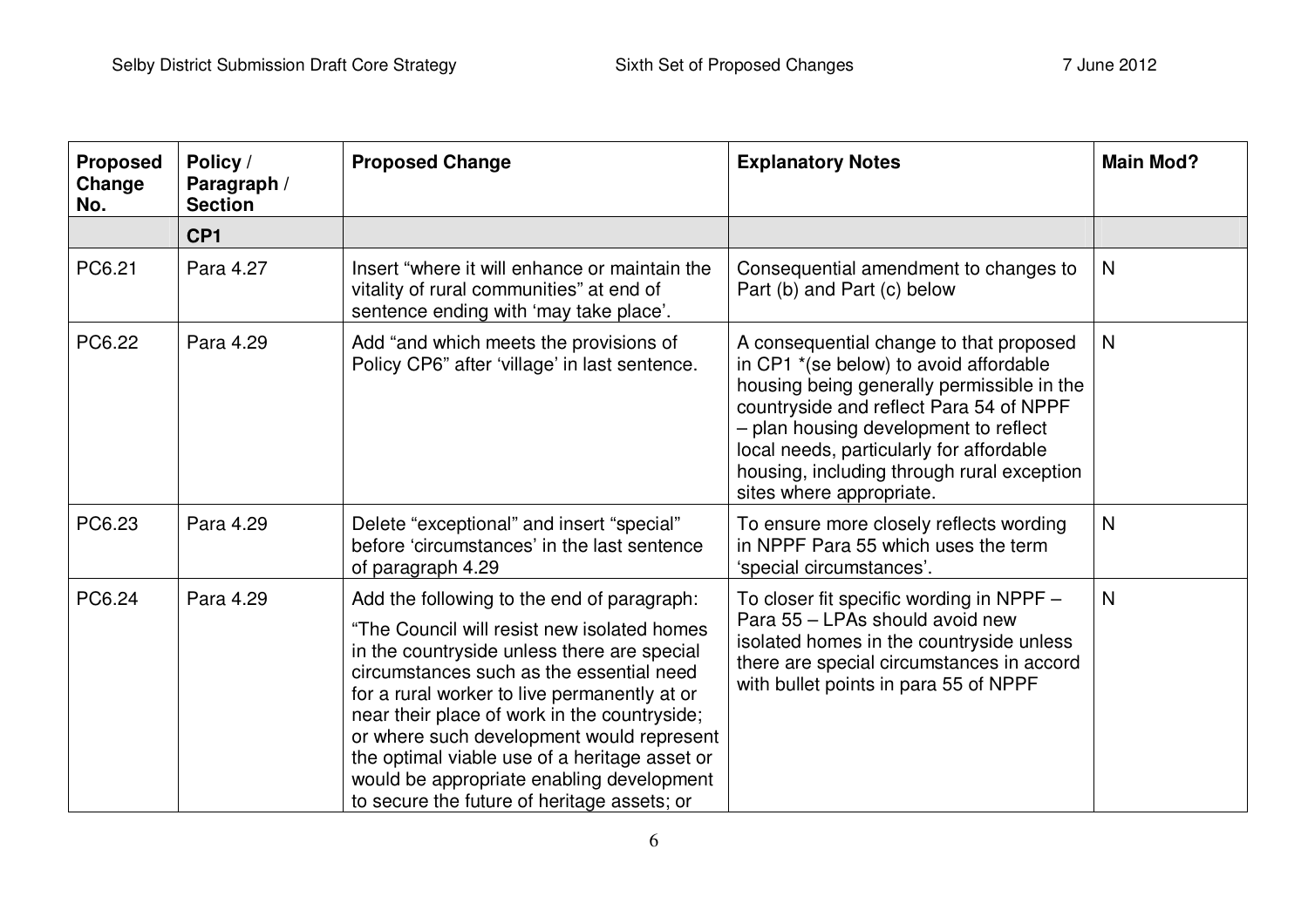| <b>Proposed</b><br>Change<br>No. | Policy /<br>Paragraph /<br><b>Section</b> | <b>Proposed Change</b>                                                                                                                                                                                                                                                                                       | <b>Explanatory Notes</b>                                                                                                                                                  | <b>Main Mod?</b> |
|----------------------------------|-------------------------------------------|--------------------------------------------------------------------------------------------------------------------------------------------------------------------------------------------------------------------------------------------------------------------------------------------------------------|---------------------------------------------------------------------------------------------------------------------------------------------------------------------------|------------------|
|                                  |                                           | where the development would re-use<br>redundant or disused buildings and lead to<br>an enhancement to the immediate setting;<br>or the exceptional quality or innovative<br>nature of the design of the dwelling (tested<br>against the NPPF paragraph 55 and other<br>future local policy or design code)." |                                                                                                                                                                           |                  |
| PC6.25                           | Paragraph 4.33                            | Delete "target" and insert "indicator" in lines<br>1 and 5 of paragraph 4.33                                                                                                                                                                                                                                 | To reflect Paragraph 111 of NPPF -<br>consider need for locally derived PDL<br>target (and consequential to similar<br>changes to CP1 below)                              | N                |
| PC6.26                           | CP <sub>1</sub>                           | Insert "where it will enhance or maintain the<br>vitality of rural communities" after<br>"secondary villages" in part (b) of part A of<br>CP <sub>1</sub>                                                                                                                                                    | To more closely reflect NPPF                                                                                                                                              | N                |
|                                  |                                           |                                                                                                                                                                                                                                                                                                              | Paragraph 55 - To promote sustainable<br>development in rural areas, housing<br>should be located where it will enhance or<br>maintain the vitality of rural communities. |                  |
| PC6.27                           | CP <sub>1</sub>                           | And insert "and where it will enhance or<br>maintain the vitality of rural communities"<br>after "local economy" in part (c) of part A of<br>CP <sub>1</sub>                                                                                                                                                 | To more closely reflect NPPF                                                                                                                                              | N                |
|                                  |                                           |                                                                                                                                                                                                                                                                                                              | Paragraph 55 - To promote sustainable<br>development in rural areas, housing<br>should be located where it will enhance or<br>maintain the vitality of rural communities. |                  |
| PC6.28                           | CP <sub>1</sub>                           | Change "exceptional" to "special" at end of<br>part (c) of part A of CP1                                                                                                                                                                                                                                     | To ensure reflects wording in NPPF Para<br>55 - LPAs should avoid new isolated<br>homes in the countryside unless there are<br>special circumstances                      | N                |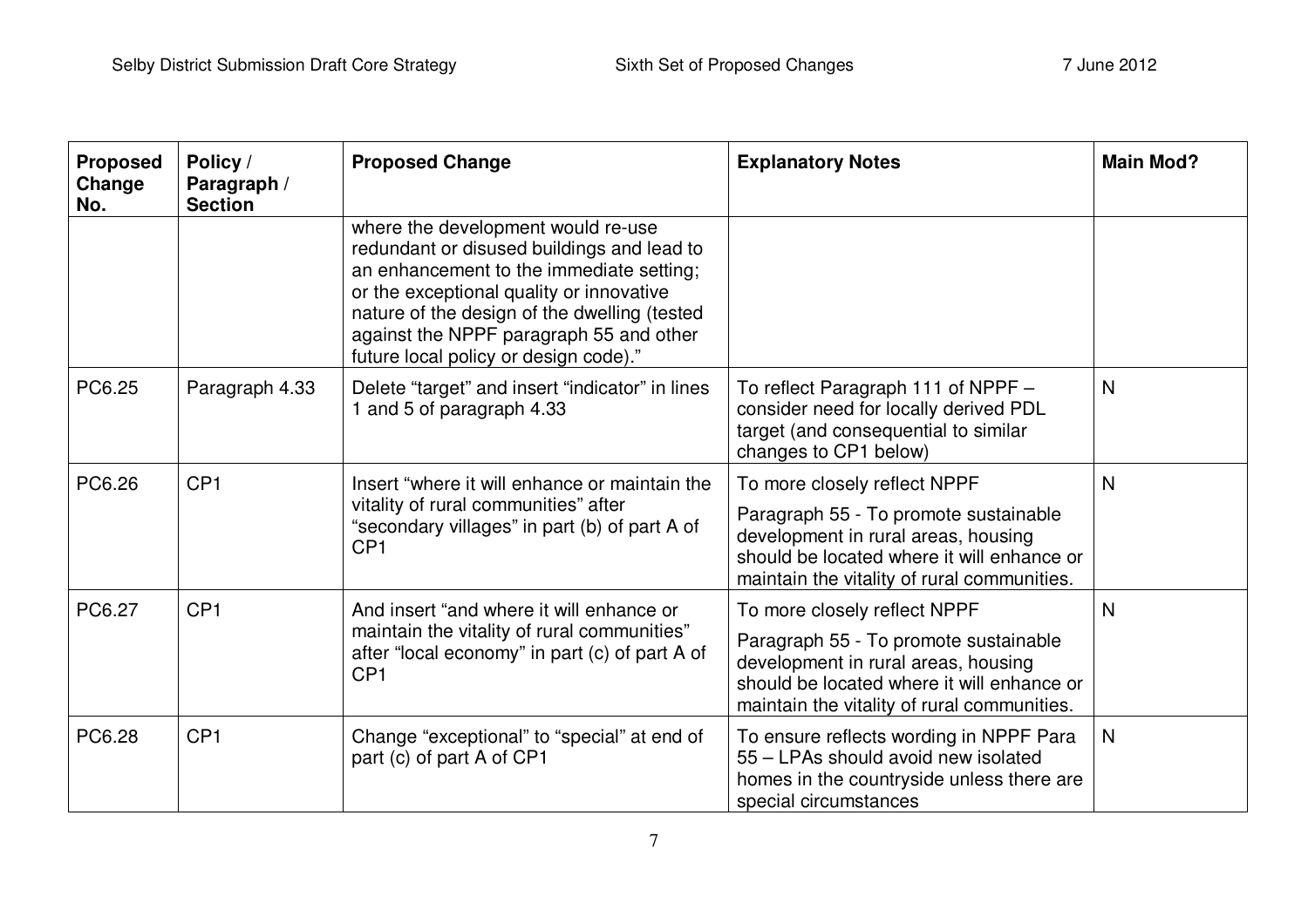| <b>Proposed</b><br>Change<br>No. | Policy /<br>Paragraph /<br><b>Section</b> | <b>Proposed Change</b>                                                                                                   | <b>Explanatory Notes</b>                                                                                                                                                                                                                                                                                                                                                       | <b>Main Mod?</b> |
|----------------------------------|-------------------------------------------|--------------------------------------------------------------------------------------------------------------------------|--------------------------------------------------------------------------------------------------------------------------------------------------------------------------------------------------------------------------------------------------------------------------------------------------------------------------------------------------------------------------------|------------------|
| PC6.29                           | CP <sub>1</sub>                           | Insert "(which meets the provisions of Policy<br>CP6)" after "affordable housing" in Part (c)<br>of Part A of Policy CP1 | Need to cross refer to Policy CP6 (rural<br>housing exceptions sites) in Part A, Part<br>(c) of CP1 to avoid affordable housing<br>being generally permissible in the<br>countryside and reflect Para 54 of NPPF<br>- plan housing development to reflect<br>local needs, particularly for affordable<br>housing, including through rural exception<br>sites where appropriate | N                |
| PC6.30                           | CP <sub>1</sub>                           | Add "with preference to land of least<br>environmental or amenity value" after 'Site<br>Allocations DPD' in Part B       | To more closely reflect NPPF at<br>Paragraph 110 - Plans should allocate<br>land with the least environmental or<br>amenity value.                                                                                                                                                                                                                                             | N                |
| PC6.31                           | CP <sub>1</sub>                           | Delete Part C of CP1 and down grade to<br>indicator in text.                                                             | To reflect Paragraph 111 of NPPF -<br>consider need for locally derived PDL<br>target                                                                                                                                                                                                                                                                                          | N                |
| PC6.32                           | CP <sub>1</sub>                           | Add Escrick to list of Designated Service<br>Villages                                                                    | To acknowledge potential for inclusion in<br>future review of Green Belt boundaries in<br>the light of the introduction of the new<br><b>Green Belt policy</b>                                                                                                                                                                                                                 | <b>YES</b>       |
|                                  | CP <sub>1</sub> A                         |                                                                                                                          |                                                                                                                                                                                                                                                                                                                                                                                |                  |
| PC6.33                           | Para 4.47                                 | Amend the first sentence of paragraph to<br>read:<br>"At the same time restrictions on housing                           | Amendments to text to provide clarity on<br>the Council's approach garden land in the<br>light of NPPF paragraph 53.                                                                                                                                                                                                                                                           | N                |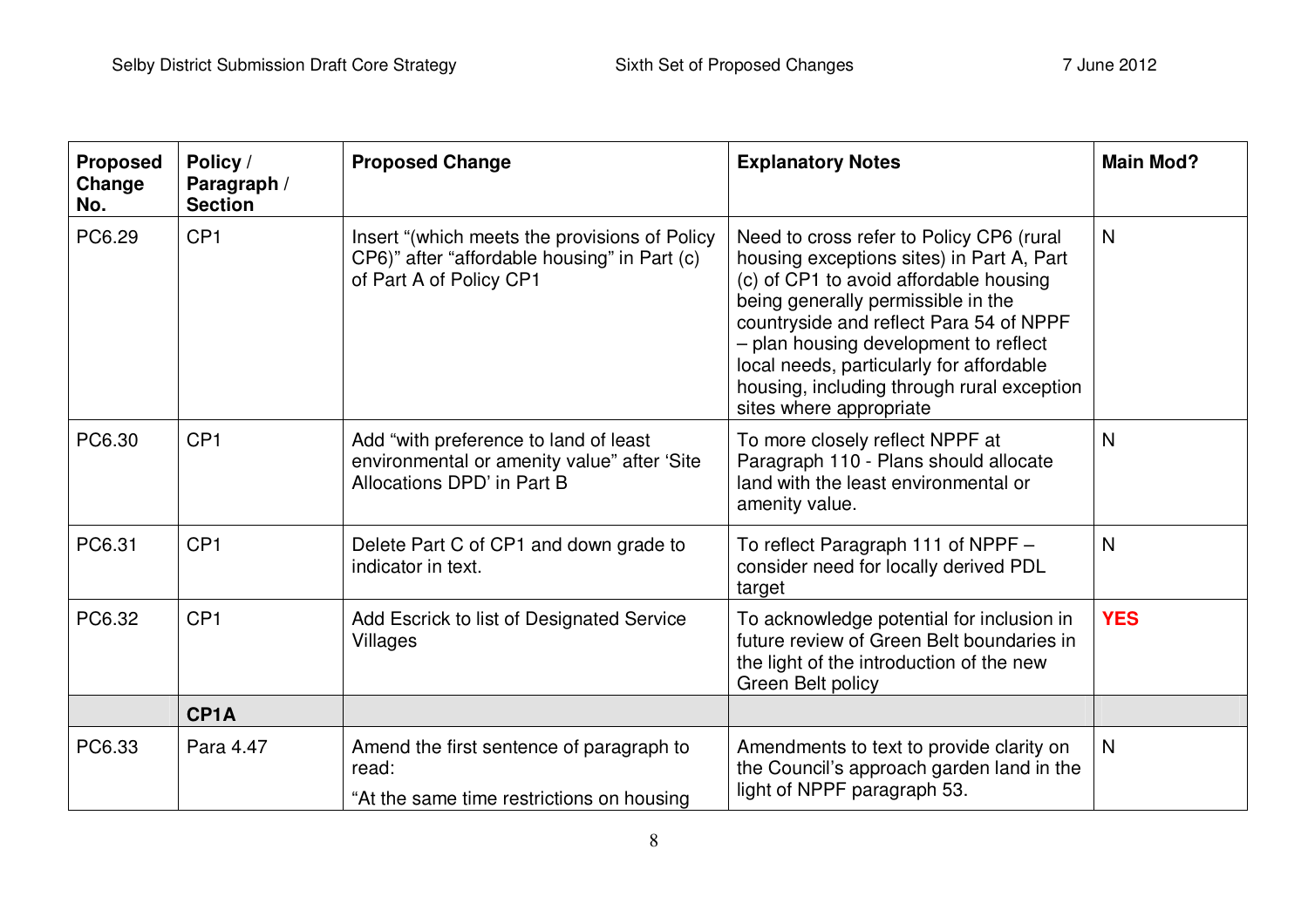| <b>Proposed</b><br>Change<br>No. | Policy /<br>Paragraph /<br><b>Section</b> | <b>Proposed Change</b>                                                                                                                                                                                                                                          | <b>Explanatory Notes</b>                                                                                                                                                                                 | <b>Main Mod?</b> |
|----------------------------------|-------------------------------------------|-----------------------------------------------------------------------------------------------------------------------------------------------------------------------------------------------------------------------------------------------------------------|----------------------------------------------------------------------------------------------------------------------------------------------------------------------------------------------------------|------------------|
|                                  |                                           | growth in Selby, Sherburn in Elmet,<br><b>Tadcaster and Designated Service Villages</b><br>will therefore be relaxed to enable<br>appropriate scale development on greenfield<br>land including garden land and the<br>conversion/redevelopment of farmsteads." | [NB no changes to Policy CP1A]                                                                                                                                                                           |                  |
| PC6.34                           | Para 4.47                                 | Add the following text to the end of the<br>paragraph:<br>"Residential development in Secondary<br>Villages will be more restrictive so that<br>development on garden land will be<br>resisted."                                                                | Amendments to text to provide clarity on<br>the Council's approach garden land in the<br>light of NPPF paragraph 53.<br>[NB no changes to Policy CP1A]                                                   | $\mathsf{N}$     |
|                                  | <b>Chapter 5</b>                          |                                                                                                                                                                                                                                                                 |                                                                                                                                                                                                          |                  |
|                                  | CP <sub>2</sub>                           |                                                                                                                                                                                                                                                                 |                                                                                                                                                                                                          |                  |
| PC6.35                           | Para 5.17                                 | Delete "absence of" and insert "low number<br>of small" in second sentence (previous<br>proposed change PC5.14).                                                                                                                                                | To improve clarity                                                                                                                                                                                       | N                |
| PC6.36                           | Para 5.22                                 | Delete "(of less than 3000)" from first<br>sentence.                                                                                                                                                                                                            | A consequential change to Policy CP6<br>and para 5.98 below                                                                                                                                              | $\mathsf{N}$     |
| PC6.37                           | Para 5.24                                 | Add "The targets are minimum<br>requirements" to end of second sentence.                                                                                                                                                                                        | To clarify that the targets are not<br>maximum targets and to be consistent<br>with the NPPF for example the core<br>planning principles in Paragraph 17 -<br>every effort should be made objectively to | $\mathsf{N}$     |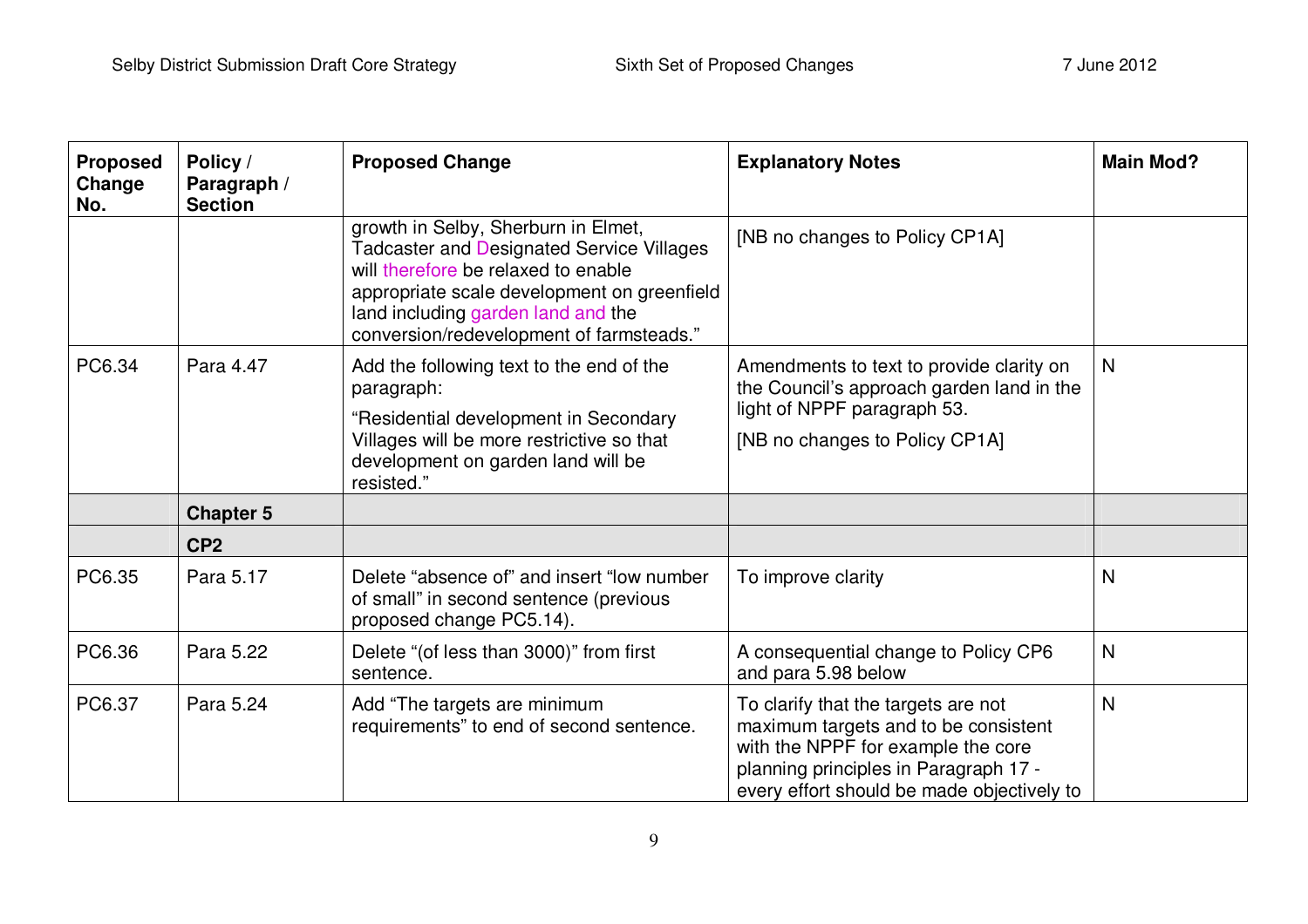| <b>Proposed</b><br>Change<br>No. | Policy /<br>Paragraph /<br><b>Section</b> | <b>Proposed Change</b>                                                                                                                                                                                                             | <b>Explanatory Notes</b>                                                                                                                                                                                                                                                                                                                                                                                                                                                                                                                                            | <b>Main Mod?</b> |
|----------------------------------|-------------------------------------------|------------------------------------------------------------------------------------------------------------------------------------------------------------------------------------------------------------------------------------|---------------------------------------------------------------------------------------------------------------------------------------------------------------------------------------------------------------------------------------------------------------------------------------------------------------------------------------------------------------------------------------------------------------------------------------------------------------------------------------------------------------------------------------------------------------------|------------------|
|                                  |                                           |                                                                                                                                                                                                                                    | identify and then meet the housing,<br>business and other development needs of<br>an area, and respond positively to wider<br>opportunities for growth and paragraph 47<br>- to boost significantly the supply of<br>housing.                                                                                                                                                                                                                                                                                                                                       |                  |
| PC6.38                           | Para 5.26                                 | Add "(see also Policy CP3)" at end of the<br>first sentence.                                                                                                                                                                       | To provide an appropriate cross reference<br>to the revised Policy CP3                                                                                                                                                                                                                                                                                                                                                                                                                                                                                              | N                |
| PC6.39                           | Paragraph 5.28                            | Amend paragraph 5.28 as set out in<br>appendix 5                                                                                                                                                                                   | Further explanation regarding approach to<br>windfalls - windfalls debate at EIP and<br>NPPF paragraph 47                                                                                                                                                                                                                                                                                                                                                                                                                                                           | N                |
| PC6.40                           | CP <sub>2</sub>                           | Amend Proposed Change PC5.10 (para 5.4<br>of the SDCS) and consequential change to<br>PC5.30 (para 5.40 of the SDCS) by deleting<br>reference to the phasing element of the<br>housing requirement and return to a flat<br>target. | The NPPF is silent on phasing. However<br>it does clearly promote the need for LPAs<br>to boost the supply of housing. The<br>phasing was never intended as a<br>restrictive policy but to ensure<br>development was directed to the most<br>sustainable locations through the Local<br>Plan and to ensure that the housing<br>requirement was not only aspirational but<br>realistic (in line with NPPF). On reflection,<br>however, the Council recognise that this<br>could be viewed as a restrictive policy and<br>it is also accepted that it is difficult to | <b>YES</b>       |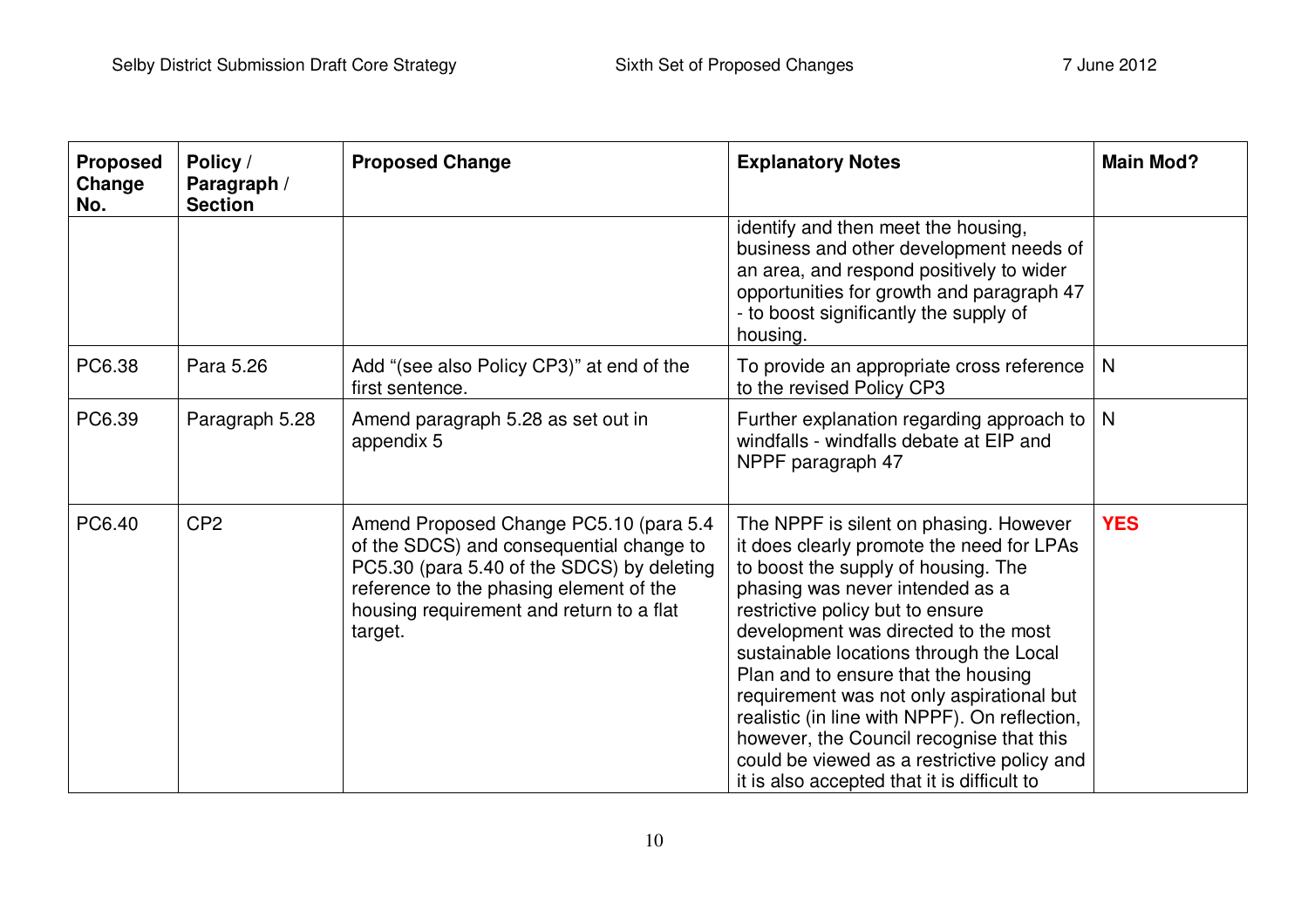| <b>Proposed</b><br>Change<br>No. | Policy /<br>Paragraph /<br><b>Section</b>                   | <b>Proposed Change</b>                                                                                                                                                                                    | <b>Explanatory Notes</b>                                                                                                                                                     | <b>Main Mod?</b> |
|----------------------------------|-------------------------------------------------------------|-----------------------------------------------------------------------------------------------------------------------------------------------------------------------------------------------------------|------------------------------------------------------------------------------------------------------------------------------------------------------------------------------|------------------|
|                                  |                                                             |                                                                                                                                                                                                           | precisely define the level of phasing in the<br>later parts of the plan period.                                                                                              |                  |
| PC6.41                           | CP <sub>2</sub>                                             | Add footnote to CP2 as follows:<br>"***** See also Policy CP3 for explanation<br>about phasing of sites and redistribution of<br>housing growth in the event of a shortfall in<br>delivery at Tadcaster." | Contingency introduced to Policy CP3<br>requires a cross reference / explanation in<br>Policy CP2.                                                                           | N                |
|                                  | CP <sub>2</sub> A                                           |                                                                                                                                                                                                           |                                                                                                                                                                              |                  |
| PC6.42                           | CP2A Olympia<br>Park Strategic<br>Development Site<br>(SDS) | Amend boundary of SDS on Map 6 as<br>shown in appendix 6                                                                                                                                                  | Boundary adjacent to Ousebank and west<br>side of Potter Group amended to show<br>more clearly the detailed extent of the<br>designation.                                    | N                |
|                                  | CP <sub>3</sub>                                             |                                                                                                                                                                                                           |                                                                                                                                                                              |                  |
| PC6.43                           | Figure 9                                                    | Amend Figure 9 - housing trajectory to<br>reflect deletion of phasing.                                                                                                                                    | To reflect deletion of phasing in Policy<br>CP <sub>2</sub>                                                                                                                  | $\mathsf{N}$     |
| PC6.44                           | Figure 9                                                    | Amend Figure 9 - to include affordable<br>housing trajectory                                                                                                                                              | To ensure consistency with NPPF -<br>Paragraph 47 - for market and affordable<br>housing illustrate the expected rate of<br>housing delivery through a housing<br>trajectory | $\mathsf{N}$     |
| PC6.45                           | <b>Paras 5.43</b>                                           | Amend para 5.43 (existing PC5.34) as<br>follows:                                                                                                                                                          |                                                                                                                                                                              | N                |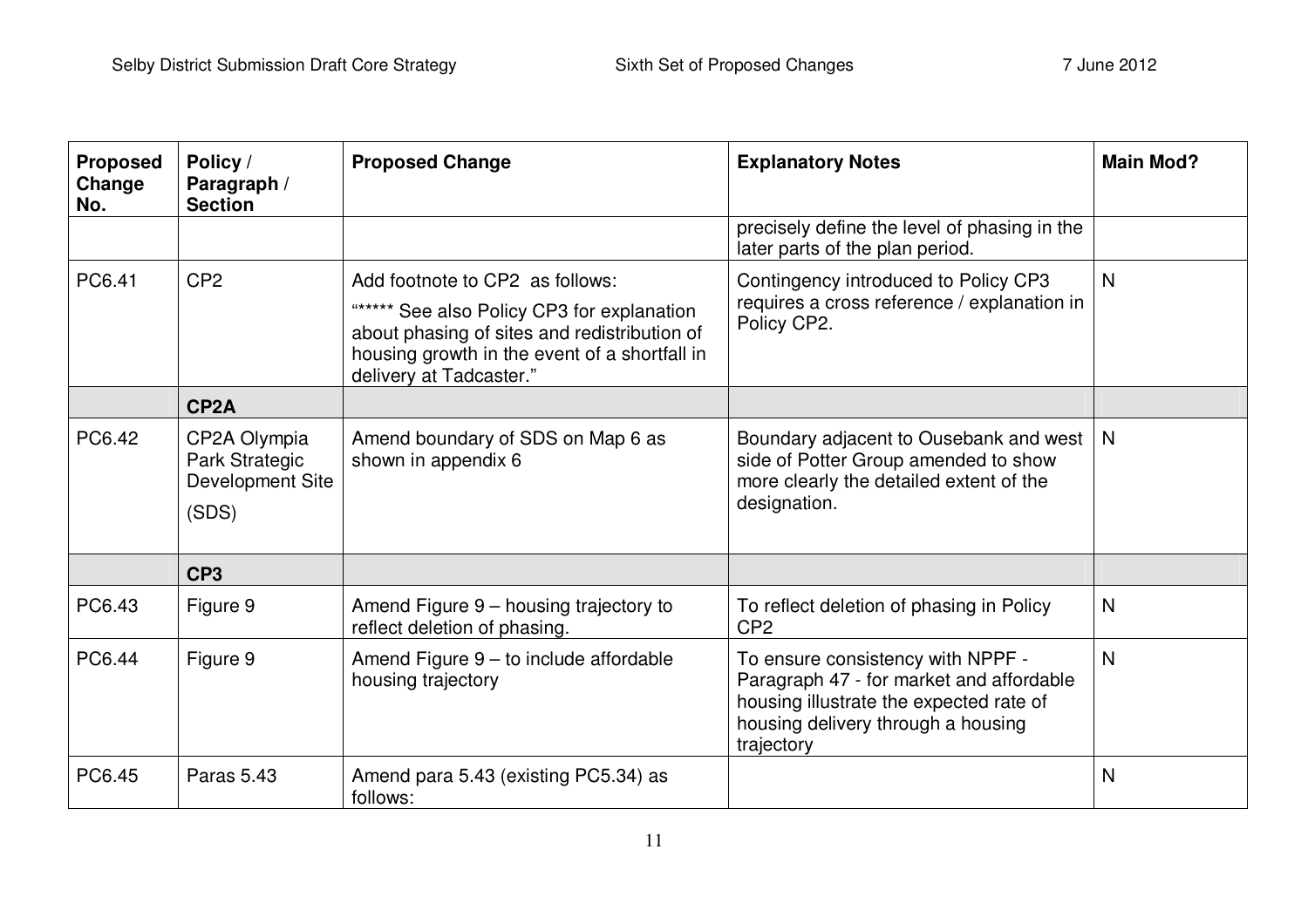| <b>Proposed</b><br>Change<br>No. | Policy /<br>Paragraph /<br><b>Section</b> | <b>Proposed Change</b>                                                                                                                                                                                                                                                                                                                                                                                                                                                                                                                                                                                                            | <b>Explanatory Notes</b>                                                                                                                                                                                                                                                                                                                                                                                                                                                                            | <b>Main Mod?</b> |
|----------------------------------|-------------------------------------------|-----------------------------------------------------------------------------------------------------------------------------------------------------------------------------------------------------------------------------------------------------------------------------------------------------------------------------------------------------------------------------------------------------------------------------------------------------------------------------------------------------------------------------------------------------------------------------------------------------------------------------------|-----------------------------------------------------------------------------------------------------------------------------------------------------------------------------------------------------------------------------------------------------------------------------------------------------------------------------------------------------------------------------------------------------------------------------------------------------------------------------------------------------|------------------|
|                                  |                                           | 1. Delete "The trajectory forecasts a phased<br>delivery rate (set out in Policy CP2) which<br>reflects a slow economic recovery and<br>continued gradual improvement in trading<br>conditions during the early part of the plan<br>period in the light of evidence in the Arup<br>Study (2011)."<br>2. Delete "(which is currently 5 years land<br>supply but is anticipated to change to 6<br>years supply during the plan period)."                                                                                                                                                                                            | 1. Consequential change to remove the<br>reference to Phasing as set out in CP2.<br>2. Delete reference to 6 year supply which<br>was in Draft NPPF and is no longer in the<br>final NPPF (see section below for supply<br>period which refers to a 'buffer').                                                                                                                                                                                                                                      |                  |
| PC6.46                           | Para 5.44a                                | Amend paragraph 5.44a (previous proposed<br>change PC5.36) to read:<br>"Government policy requires the Council to<br>maintain a supply of housing land over a<br>number of years. PPS3 sets out a 5-year<br>supply, but this may change within the Plan<br>period. NPPF requires the Council to identify<br>and update annually a supply of specific<br>deliverable sites sufficient to provide five<br>years' worth of housing against their<br>housing requirements with an additional<br>buffer of 5% or 20% buffer (if there has been<br>a record of persistent under delivery of<br>housing). An annual review of the supply | No change to Policy CP3 regarding 5<br>years supply but amend text to refer to<br>5% / 20% buffer in relation to monitoring<br>and assessment<br>To reflect Paragraph 47 of NPPF - LPAs<br>should identify and update annually a<br>supply of specific deliverable sites<br>sufficient to provide five years' worth of<br>housing against their housing<br>requirements with an additional buffer of<br>5% or 20% buffer (if there has been a<br>record of persistent under delivery of<br>housing) | N                |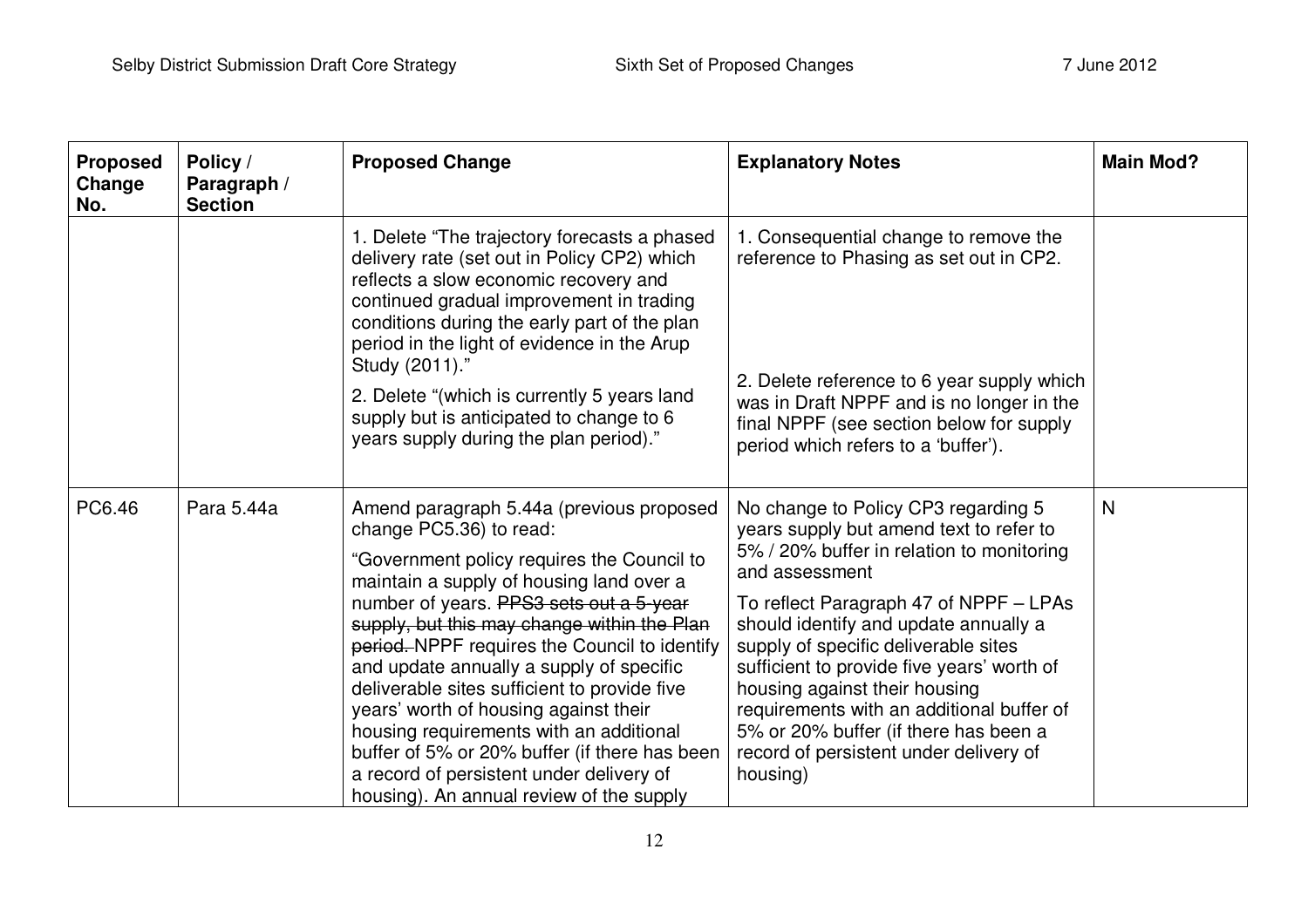| <b>Proposed</b><br>Change<br>No. | Policy /<br>Paragraph /<br><b>Section</b> | <b>Proposed Change</b>                                                                                                                                                                                                                                      | <b>Explanatory Notes</b>                                                                                                                                                                                                                           | <b>Main Mod?</b> |
|----------------------------------|-------------------------------------------|-------------------------------------------------------------------------------------------------------------------------------------------------------------------------------------------------------------------------------------------------------------|----------------------------------------------------------------------------------------------------------------------------------------------------------------------------------------------------------------------------------------------------|------------------|
|                                  |                                           | sites and the appropriate buffer will be<br>established through the Council Annual<br>Monitoring Report. Therefore the Council will<br>refer to a "Supply Period" which will reflect<br>the prevailing timescale in up to date<br>national policy/guidance' |                                                                                                                                                                                                                                                    |                  |
| PC6.47                           | Para 5.53                                 | Delete "and the likelihood of the cumulative<br>average percentage for PDL usage falling<br>below the 40% target will be identified as<br>early as possible." and replace with "against<br>an indicator of 40%" at paragraph 5.53                           | In response to Paragraph 111 of NPPF -<br>consider need for locally derived PDL<br>target the Council, no longer consider that<br>a PDL target is necessary although SDC<br>do intend to monitor take up of PDL to<br>inform future policy making. | N                |
| PC6.48                           | Para 5.54                                 | Delete paragraph 5.54                                                                                                                                                                                                                                       | In response to Paragraph 111 of NPPF -<br>consider need for locally derived PDL<br>target the Council, no longer consider that<br>a PDL target is necessary and therefore<br>these actions are no longer required.                                 | $\mathsf{N}$     |
| PC6.49                           | Para 5.55                                 | Delete paragraph 5.55                                                                                                                                                                                                                                       | In response to Paragraph 111 of NPPF -<br>consider need for locally derived PDL<br>target the Council, no longer consider that<br>a PDL target is necessary and therefore<br>this text is no longer required.                                      | $\mathsf{N}$     |
| PC6.50                           | CP <sub>3</sub>                           | Delete original Part C re. PDL target and<br>down grade to text.                                                                                                                                                                                            | In response to Paragraph 111 of NPPF -<br>consider need for locally derived PDL<br>target                                                                                                                                                          | <b>YES</b>       |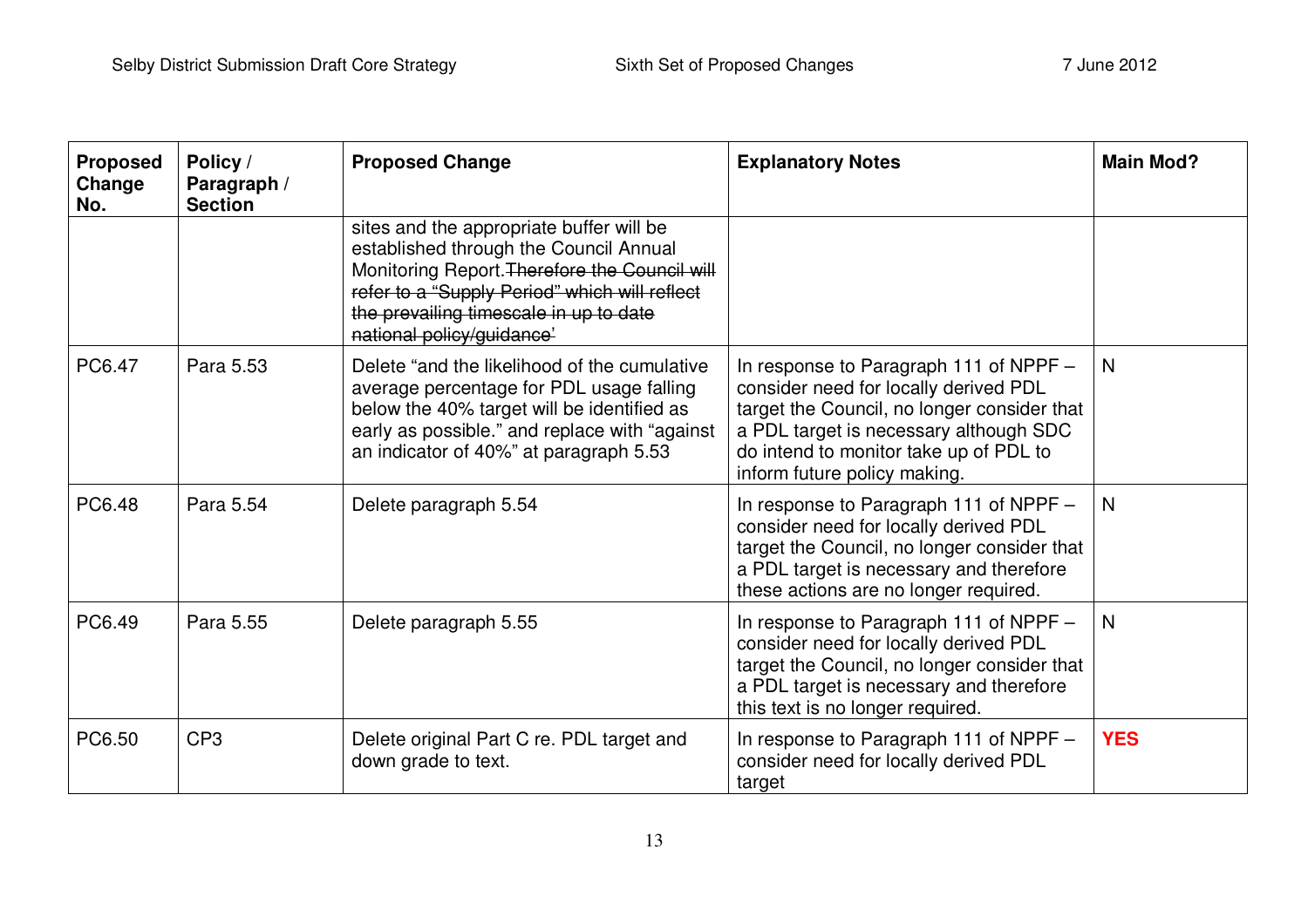| <b>Proposed</b><br>Change<br>No. | Policy /<br>Paragraph /<br><b>Section</b> | <b>Proposed Change</b>                                                                                                                                                                              | <b>Explanatory Notes</b>                                                                                                                                                                                                                                                                     | <b>Main Mod?</b> |
|----------------------------------|-------------------------------------------|-----------------------------------------------------------------------------------------------------------------------------------------------------------------------------------------------------|----------------------------------------------------------------------------------------------------------------------------------------------------------------------------------------------------------------------------------------------------------------------------------------------|------------------|
|                                  |                                           |                                                                                                                                                                                                     |                                                                                                                                                                                                                                                                                              |                  |
| PC6.51                           | CP <sub>3</sub>                           | Additional text and revised Policy CP3 - see<br>Appendix 7                                                                                                                                          | To ensure consistency with NPPF to<br>ensure meeting identified needs and plan<br>is aspirational but realistic - paragraph<br>154 and plans should be deliverable<br>paragraph 173 and paragraph 47 - set out<br>a housing implementation strategy setting<br>out how to maintain delivery. | <b>YES</b>       |
|                                  |                                           |                                                                                                                                                                                                     | Reflects Inspector's concerns at April EIP<br>about the need to incorporate a Tadcaster<br>contingency / Plan B to deliver an<br>appropriate level of development.                                                                                                                           |                  |
|                                  | CP <sub>5</sub>                           |                                                                                                                                                                                                     |                                                                                                                                                                                                                                                                                              |                  |
| PC6.52                           | Para 5.71                                 | Delete "and key workers".                                                                                                                                                                           | No longer referred to in NPPF.                                                                                                                                                                                                                                                               | N                |
| PC6.53                           | CP <sub>5</sub>                           | Incorporate definition of affordable housing<br>from NPPF glossary into Core Strategy<br>Glossary.                                                                                                  | To ensure Core Strategy is consistent<br>with NPPF.                                                                                                                                                                                                                                          | N                |
|                                  | CP <sub>6</sub>                           |                                                                                                                                                                                                     |                                                                                                                                                                                                                                                                                              |                  |
| PC6.54                           | Para 5.96                                 | Amend para 5.96 (amend previous change<br>PC4.14) to read<br>'Exceptions sites must be in scale and<br>keeping with the settlement they are within<br>or adjoining and its setting. Rural exception | Text amended to reflect the NPPF<br>definition of Rural Affordable Housing in<br>Annex 2: Glossary.                                                                                                                                                                                          | N                |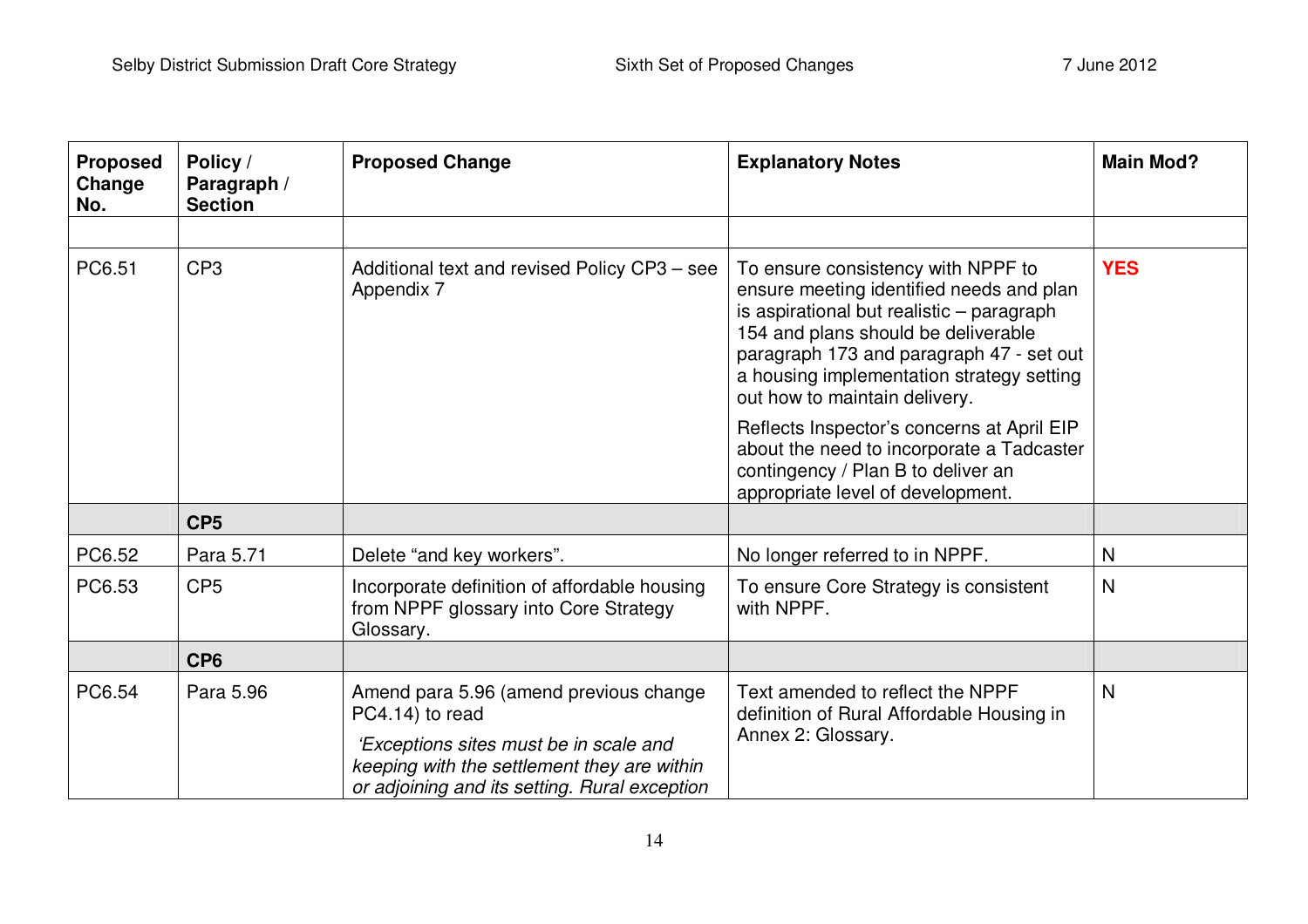| <b>Proposed</b><br>Change<br>No. | Policy /<br>Paragraph /<br><b>Section</b> | <b>Proposed Change</b>                                                                                                                                                                                                                                                                                                                                                                                                                                   | <b>Explanatory Notes</b>                                                                                                                                                                                                                                                                                                   | <b>Main Mod?</b> |
|----------------------------------|-------------------------------------------|----------------------------------------------------------------------------------------------------------------------------------------------------------------------------------------------------------------------------------------------------------------------------------------------------------------------------------------------------------------------------------------------------------------------------------------------------------|----------------------------------------------------------------------------------------------------------------------------------------------------------------------------------------------------------------------------------------------------------------------------------------------------------------------------|------------------|
|                                  |                                           | sites will seek to address the needs of the<br>local community by accommodating<br>households who are either current residents<br>or have an existing family or employment<br>connection. Provisions to ensure that<br>current local residents or households with<br>an existing employment or family connection<br>are given Priority will be articulated through<br>a future Development Management DPD or<br>Affordable Housing SPD'.                 |                                                                                                                                                                                                                                                                                                                            |                  |
| PC6.55                           | Para 5.97                                 | Add following text to the end of para 5.97:<br>"Small numbers of market homes may be<br>allowed on Rural Exception sites at the local<br>authorities discretion, for example where<br>essential to enable the delivery of affordable<br>units without grant funding in accordance<br>with the NPPF. Further assessment and<br>consideration of the need to introduce a<br>detailed policy will be undertaken through<br>the Development Management DPD." | To reflect Paragraph 54 of NPPF that<br>LPAs should consider market housing in<br>rural schemes, whilst recognising that at<br>this stage there is no local evidence upon<br>which to base a new requirement /<br>approach to mixed market and rural<br>affordable exceptions schemes in this<br>strategic level document. | YES?             |
| PC6.56                           | Para 5.98                                 | Delete para 5.98                                                                                                                                                                                                                                                                                                                                                                                                                                         | This paragraph refers to settlements with<br>less than 3000 for rural exceptions whilst<br>the NPPF does not define rural<br>settlements as 3000 population                                                                                                                                                                | $\mathsf{N}$     |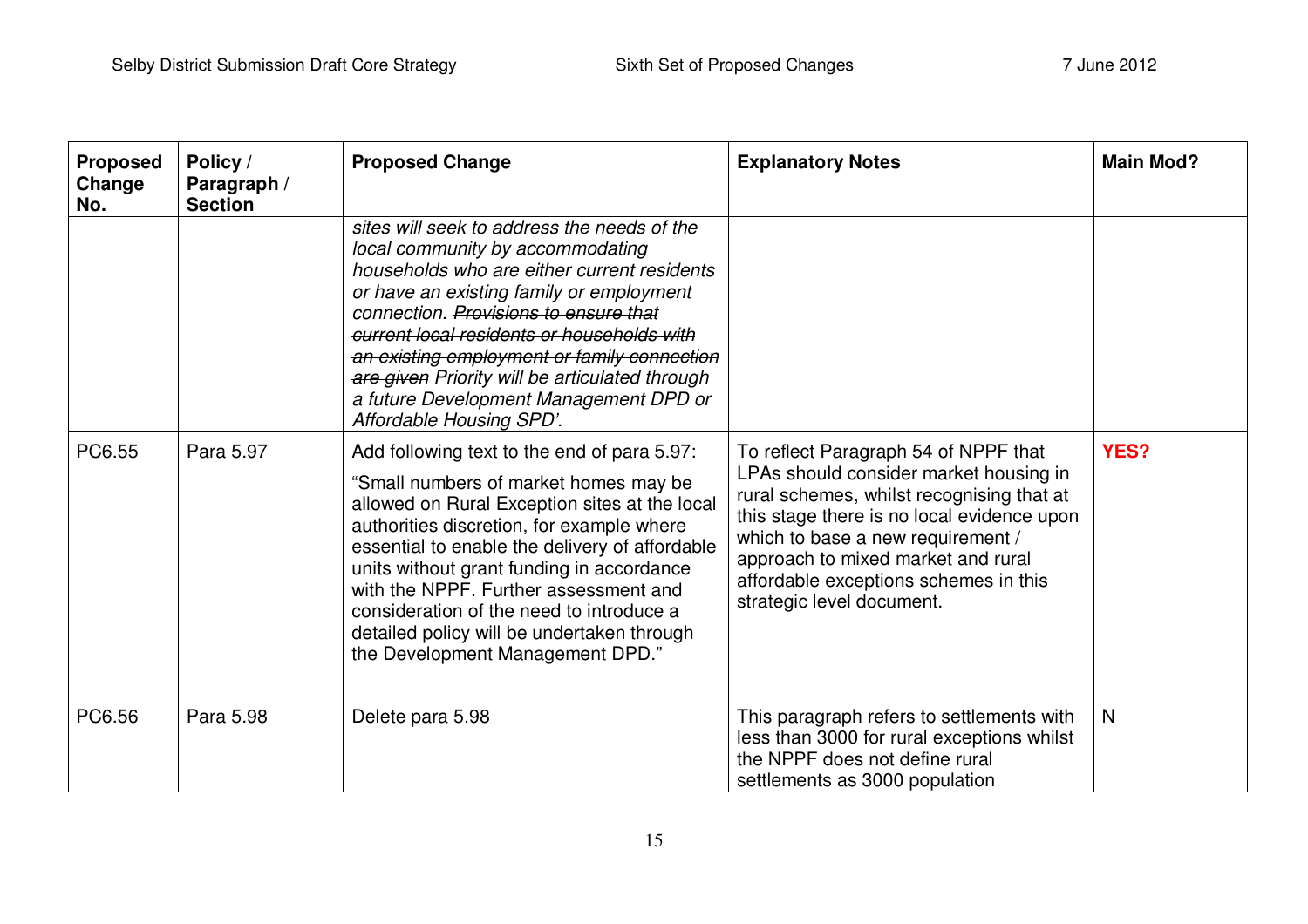| <b>Proposed</b><br>Change<br>No. | Policy /<br>Paragraph /<br><b>Section</b> | <b>Proposed Change</b>                                                                      | <b>Explanatory Notes</b>                                                                                                                                                                                                                                                     | <b>Main Mod?</b> |
|----------------------------------|-------------------------------------------|---------------------------------------------------------------------------------------------|------------------------------------------------------------------------------------------------------------------------------------------------------------------------------------------------------------------------------------------------------------------------------|------------------|
|                                  |                                           |                                                                                             |                                                                                                                                                                                                                                                                              |                  |
| PC6.57                           | CP <sub>6</sub>                           | Delete "In settlements with less than 3000<br>population" from the first line of the policy | NPPF does not define rural settlements<br>as 3000 population. Policy CP6 now<br>applies to all settlements in Selby District.                                                                                                                                                | <b>YES</b>       |
| PC6.58                           | CP <sub>6</sub>                           | Amend criterion (ii) by inserting "by a local<br>housing needs survey" after 'identified'   | Policy clarified to ensure rural exceptions<br>sites meet locally identified needs to<br>reflect NPPF definition of Rural exception<br>(Annex 2: Glossary).                                                                                                                  | <b>YES</b>       |
|                                  | CP7                                       |                                                                                             |                                                                                                                                                                                                                                                                              |                  |
| PC6.59                           | CP7                                       | Delete original text and policy and replace<br>with new as set out in Appendix 8            | To remove unnecessary detail from this<br>strategic document and instead refer to<br>the specific national policy considerations<br>contained in the Travellers national policy<br>document.<br>Note that all previous proposed changes<br>in relation to CP7 are superseded | <b>YES</b>       |
|                                  | CP <sub>8</sub>                           |                                                                                             |                                                                                                                                                                                                                                                                              |                  |
| PC6.60                           | Paras 5.120 &<br>5.121                    | Delete Paragraphs 5.120 and 5.121<br>(see also other changes to text below)                 | To reflect NPPF paras 21,31,4143,<br>156,175 regarding infrastructure delivery<br>and charging mechanisms                                                                                                                                                                    | N                |
| PC6.61                           | Para 5.123                                | Paragraph 5.123 - delete                                                                    | To provide clarity and reflect NPPF paras<br>21,31,4143, 156,175 regarding                                                                                                                                                                                                   | $\mathsf{N}$     |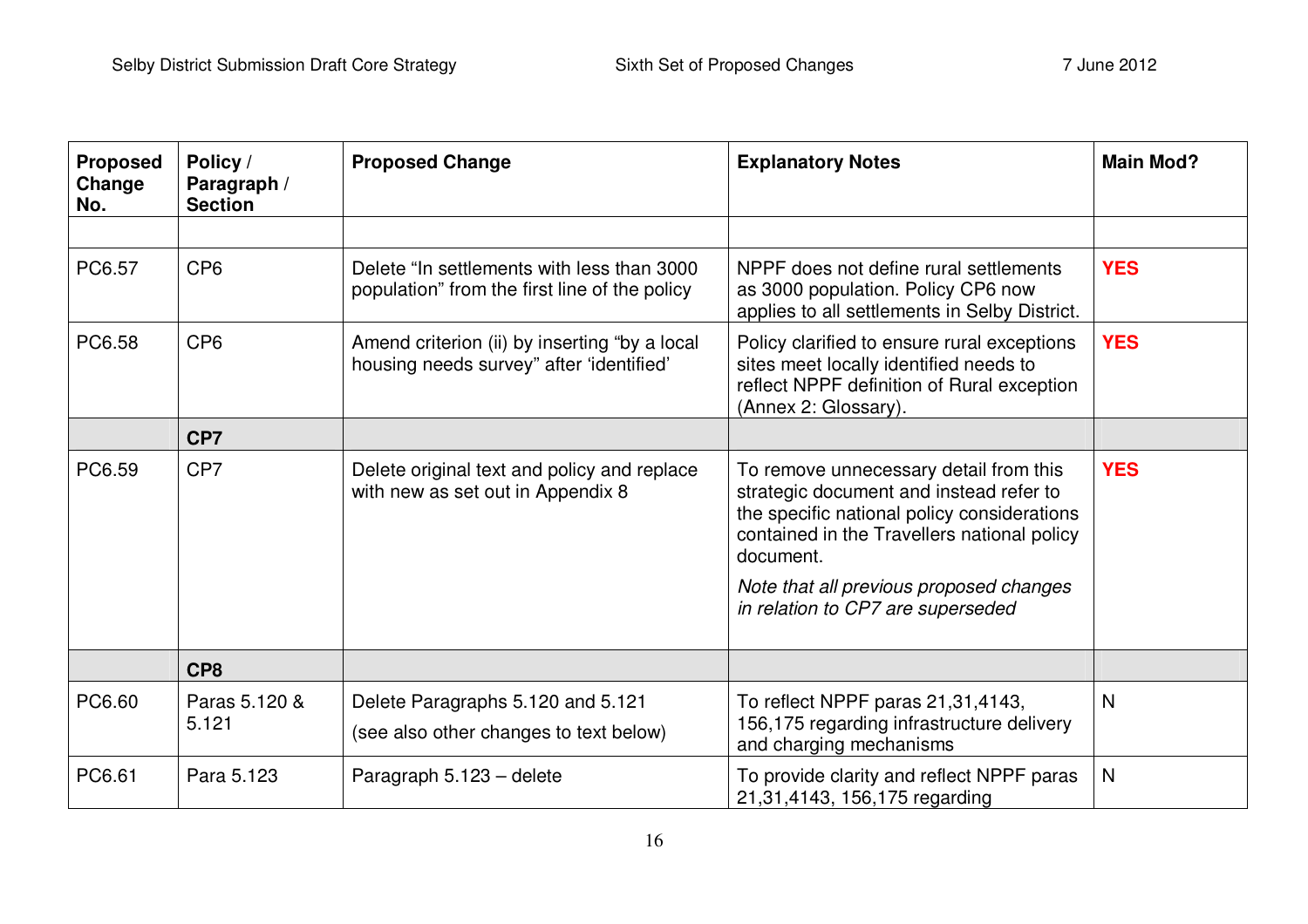| <b>Proposed</b><br>Change<br>No. | Policy /<br>Paragraph /<br><b>Section</b> | <b>Proposed Change</b>                                                                                                                                                                                                                                                                                                                                                                                                                                                                                                                                                                                                                                                                                                                                                      | <b>Explanatory Notes</b>                                                                                                                                                                                                                                                                                                                                                                                                      | <b>Main Mod?</b> |
|----------------------------------|-------------------------------------------|-----------------------------------------------------------------------------------------------------------------------------------------------------------------------------------------------------------------------------------------------------------------------------------------------------------------------------------------------------------------------------------------------------------------------------------------------------------------------------------------------------------------------------------------------------------------------------------------------------------------------------------------------------------------------------------------------------------------------------------------------------------------------------|-------------------------------------------------------------------------------------------------------------------------------------------------------------------------------------------------------------------------------------------------------------------------------------------------------------------------------------------------------------------------------------------------------------------------------|------------------|
|                                  |                                           | "and the first document produced as part of<br>the new Local Development Framework was<br>a Developer Contributions Supplementary<br>Planning Document (SPD). The document<br>sets out the Council's current policy with<br>regard to"<br>The word "Infrastructure" becomes the start<br>of a new sentence which continues:<br>"shall be established locally in the SADPD<br>and/or, Infrastructure Delivery Plan, and/or<br>through obligations placed on planning<br>permissions (including through any charging<br>schedule that is developed (such as CIL)).<br>Until such mechanisms are in place the<br>Council will base negotiations on its existing<br><b>Developer Contributions Supplementary</b><br>Planning Document (SPD)."<br>[See appendix 9 for full text] | infrastructure delivery and charging<br>mechanisms<br>Changes recognise and seek to address<br>potential barriers to investment in<br>infrastructure terms and the known A64<br>highway concern, but also more general<br>capacity issues.<br>CIL mechanism is set out more clearly -<br>appropriate to the high level Core<br>Strategy and sets out the intention to<br>develop a charging schedule in a<br>forthcoming DPD. |                  |
| PC6.62                           | Para 5.123                                | Para 5.123: Add footnote at the end of the<br>new text<br>"Developer Contributions Supplementary<br>Planning Guidance, Selby District Council,<br>March 2007<br>http://www.selby.gov.uk/service_main.asp?<br>menuid=99&pageid=14&id=1560"                                                                                                                                                                                                                                                                                                                                                                                                                                                                                                                                   | For clarity                                                                                                                                                                                                                                                                                                                                                                                                                   | N                |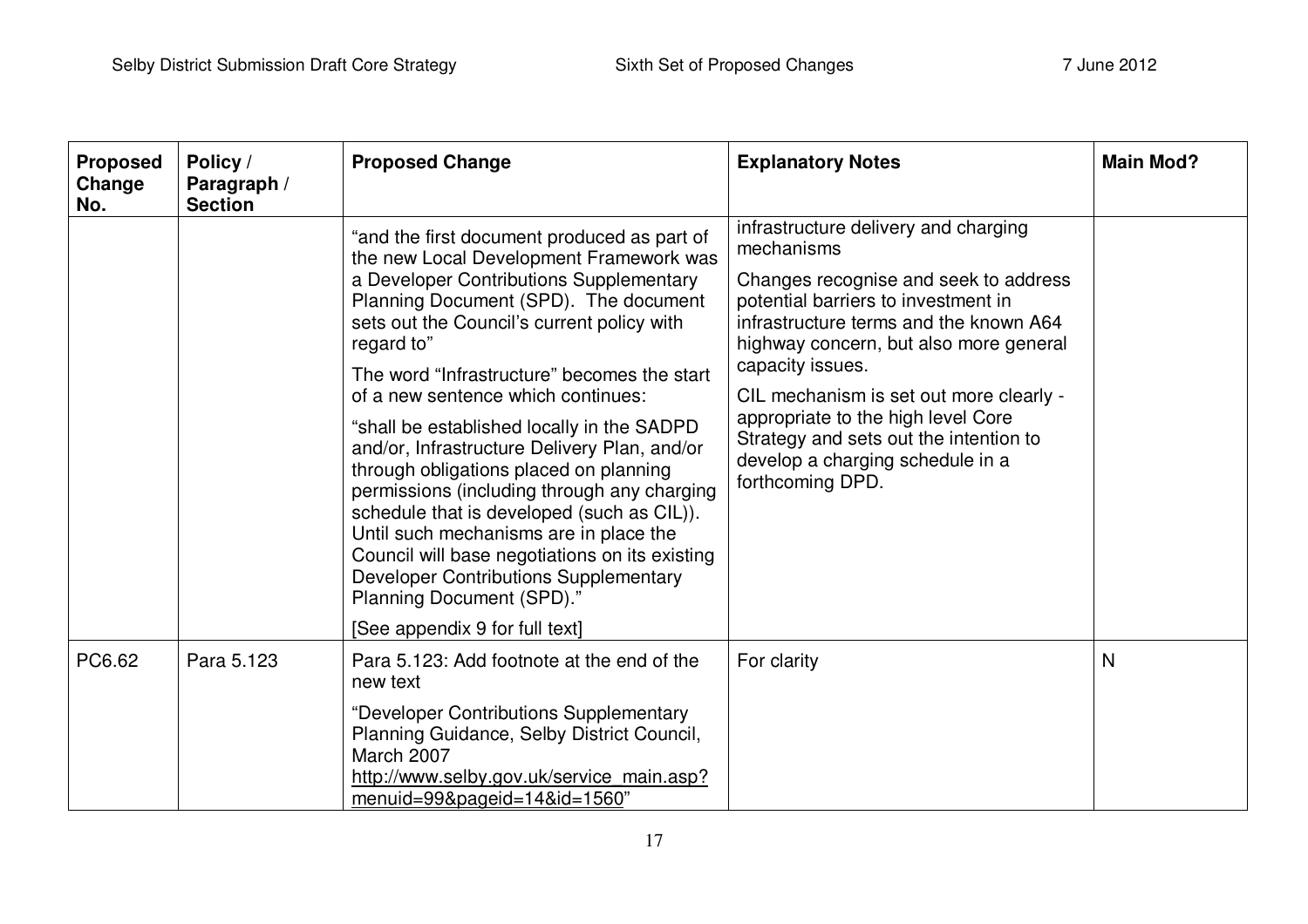| <b>Proposed</b><br>Change<br>No. | Policy /<br>Paragraph /<br><b>Section</b> | <b>Proposed Change</b>                                                                                                                                                                                                                                                                                                                                                                                                                                                                                                                              | <b>Explanatory Notes</b>                                                                                                                                                                                                                                                                                                                                                           | <b>Main Mod?</b> |
|----------------------------------|-------------------------------------------|-----------------------------------------------------------------------------------------------------------------------------------------------------------------------------------------------------------------------------------------------------------------------------------------------------------------------------------------------------------------------------------------------------------------------------------------------------------------------------------------------------------------------------------------------------|------------------------------------------------------------------------------------------------------------------------------------------------------------------------------------------------------------------------------------------------------------------------------------------------------------------------------------------------------------------------------------|------------------|
|                                  |                                           |                                                                                                                                                                                                                                                                                                                                                                                                                                                                                                                                                     |                                                                                                                                                                                                                                                                                                                                                                                    |                  |
| PC6.63                           | Para 5.126                                | Amend paragraph to read:<br>"The infrastructure requirements of new<br>development, including strategic housing<br>and employment sites in Selby will be<br>addressed through a separate Infrastructure<br>Delivery Plan. Infrastructure<br>improvements will encompass a range of<br>site-specific and local topics, but will<br>also include cross-boundary issues such<br>as highway improvements, particularly<br>on the strategic road network. The types<br>of infrastructure required are likely to are set<br>out in the IDP, and include:" | To reflect NPPF paras 21,31,4143,<br>156,175 regarding infrastructure delivery<br>and charging mechanisms<br>Changes recognise and seek to address<br>potential barriers to investment in<br>infrastructure terms and the known A64<br>highway concern, but also more general<br>capacity issues.                                                                                  | $\mathsf{N}$     |
| PC6.64                           | CP <sub>8</sub>                           | Policy CP8 amended as set out in appendix<br>9                                                                                                                                                                                                                                                                                                                                                                                                                                                                                                      | To reflect NPPF paras 21,31,4143,<br>156,175 regarding infrastructure delivery<br>and charging mechanisms<br>Changes recognise and seek to address<br>potential barriers to investment in<br>infrastructure terms and the known A64<br>highway concern, but also more general<br>capacity issues.<br>CIL mechanism is set out more clearly -<br>appropriate to the high level Core | <b>YES</b>       |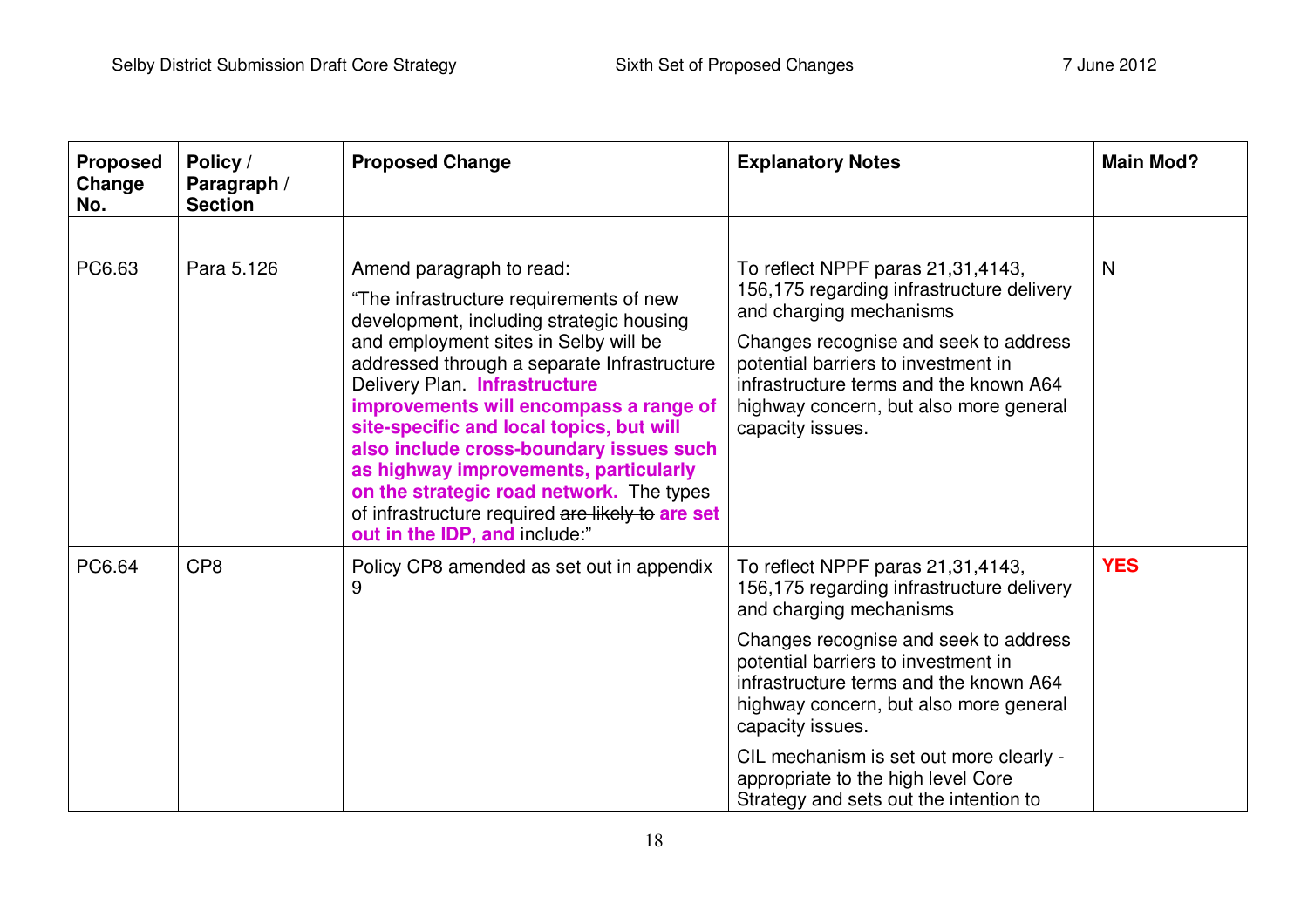| <b>Proposed</b><br>Change<br>No. | Policy /<br>Paragraph /<br><b>Section</b> | <b>Proposed Change</b>                                                                                                                                                                                                                                                                                                                                                         | <b>Explanatory Notes</b>                                                                                                                                        | <b>Main Mod?</b> |
|----------------------------------|-------------------------------------------|--------------------------------------------------------------------------------------------------------------------------------------------------------------------------------------------------------------------------------------------------------------------------------------------------------------------------------------------------------------------------------|-----------------------------------------------------------------------------------------------------------------------------------------------------------------|------------------|
|                                  |                                           |                                                                                                                                                                                                                                                                                                                                                                                | develop a charging schedule in a<br>forthcoming DPD.                                                                                                            |                  |
|                                  | CP <sub>9</sub>                           |                                                                                                                                                                                                                                                                                                                                                                                |                                                                                                                                                                 |                  |
| PC6.65                           | Figure 12                                 | Amend title to read "Indicative Employment"<br>Land Distribution"                                                                                                                                                                                                                                                                                                              |                                                                                                                                                                 | N                |
| PC6.66                           | Para 6.13                                 | Insert new paragraph after Figure 12 as<br>follows:<br>"Other than the Strategic Development Site<br>designated in Selby, the precise scale and<br>location of smaller sites in Selby, Tadcaster,<br>Sherburn in Elmet and rural areas will be<br>informed by an up-to-date Employment<br>Land Availability Assessment and<br>determined through a Site Allocation DPD."       | To explain the process of identifying land<br>through a future site specific DPD (local<br>plan) and ensure conformity to the revised<br>Policy CP9 [see below] | $\mathsf{N}$     |
| PC6.67                           | Para 6.19                                 | Delete second part of sentence from "and<br>additional sustainable employment growth"<br>and replace with<br>"which is a key growth sector for the District<br>and should be capitalised upon. However<br>there have been very few employment<br>developments within the Tadcaster labour<br>market area and sustained employment<br>growth through further development within | To provide further explanation of evidence<br>base and expectations of the various<br>settlements.                                                              | N                |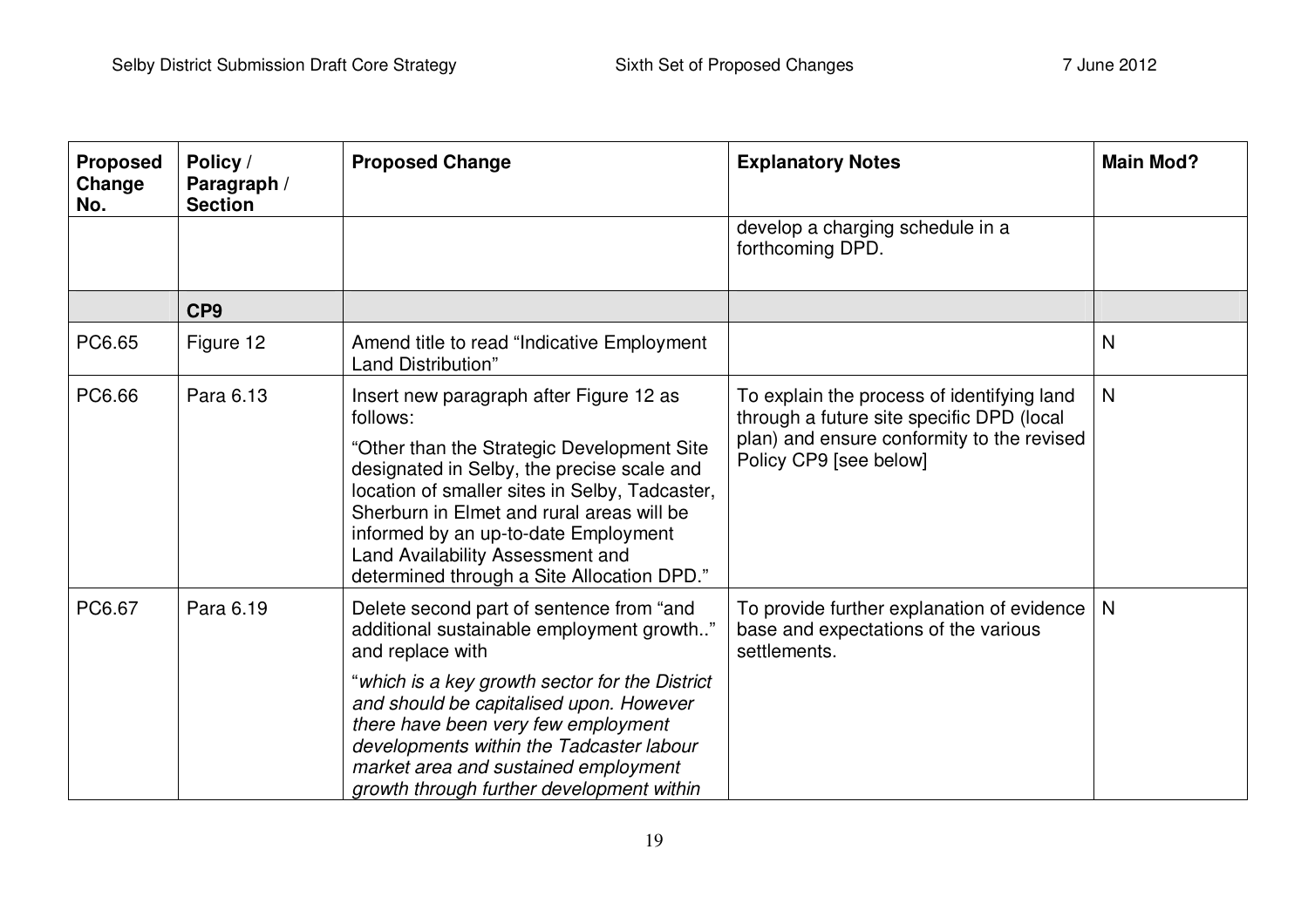| <b>Proposed</b><br>Change<br>No. | Policy /<br>Paragraph /<br><b>Section</b> | <b>Proposed Change</b>                                                                                                                                                                                                                                                                                                                                                                                                                                                                                                                                                                                                                                                                                               | <b>Explanatory Notes</b>                                                                          | <b>Main Mod?</b> |
|----------------------------------|-------------------------------------------|----------------------------------------------------------------------------------------------------------------------------------------------------------------------------------------------------------------------------------------------------------------------------------------------------------------------------------------------------------------------------------------------------------------------------------------------------------------------------------------------------------------------------------------------------------------------------------------------------------------------------------------------------------------------------------------------------------------------|---------------------------------------------------------------------------------------------------|------------------|
|                                  |                                           | this area of District should be encouraged."                                                                                                                                                                                                                                                                                                                                                                                                                                                                                                                                                                                                                                                                         |                                                                                                   |                  |
| PC6.68                           | Para 6.20                                 | Insert new paragraph below 6.20 as follows:<br>'The Retail Commercial and Leisure Study<br>(2009) identified high levels of vacancy rates<br>within the town centre. The needs of the<br>finance and insurance sector require smaller<br>to medium sized unit space. With the<br>floorspace requirements of this growth<br>sector combined with the high vacancy<br>rates, it is anticipated that there will be a<br>high level of 'churn' within the town centre.<br>In addition, the supporting evidence base<br>recognises that existing business stock is<br>older and may not be fit for purpose and that<br>there is a need for additional employment<br>floorspace to meet the needs of a modern<br>economy.' | To provide further explanation of evidence<br>base and expectation of the various<br>settlements. | N                |
| PC6.69                           | Para 6.21                                 | Add the following after the second sentence:<br>"Employment growth within these sectors is<br>set to continue throughout the plan period.<br>The existing concentration of employment<br>land catering for these sectors could be<br>considered for intensification"<br>And add "also" before "opportunities to<br>modernise" in the last sentence.                                                                                                                                                                                                                                                                                                                                                                  | To provide further explanation of evidence<br>base and expectation of the various<br>settlements. | N                |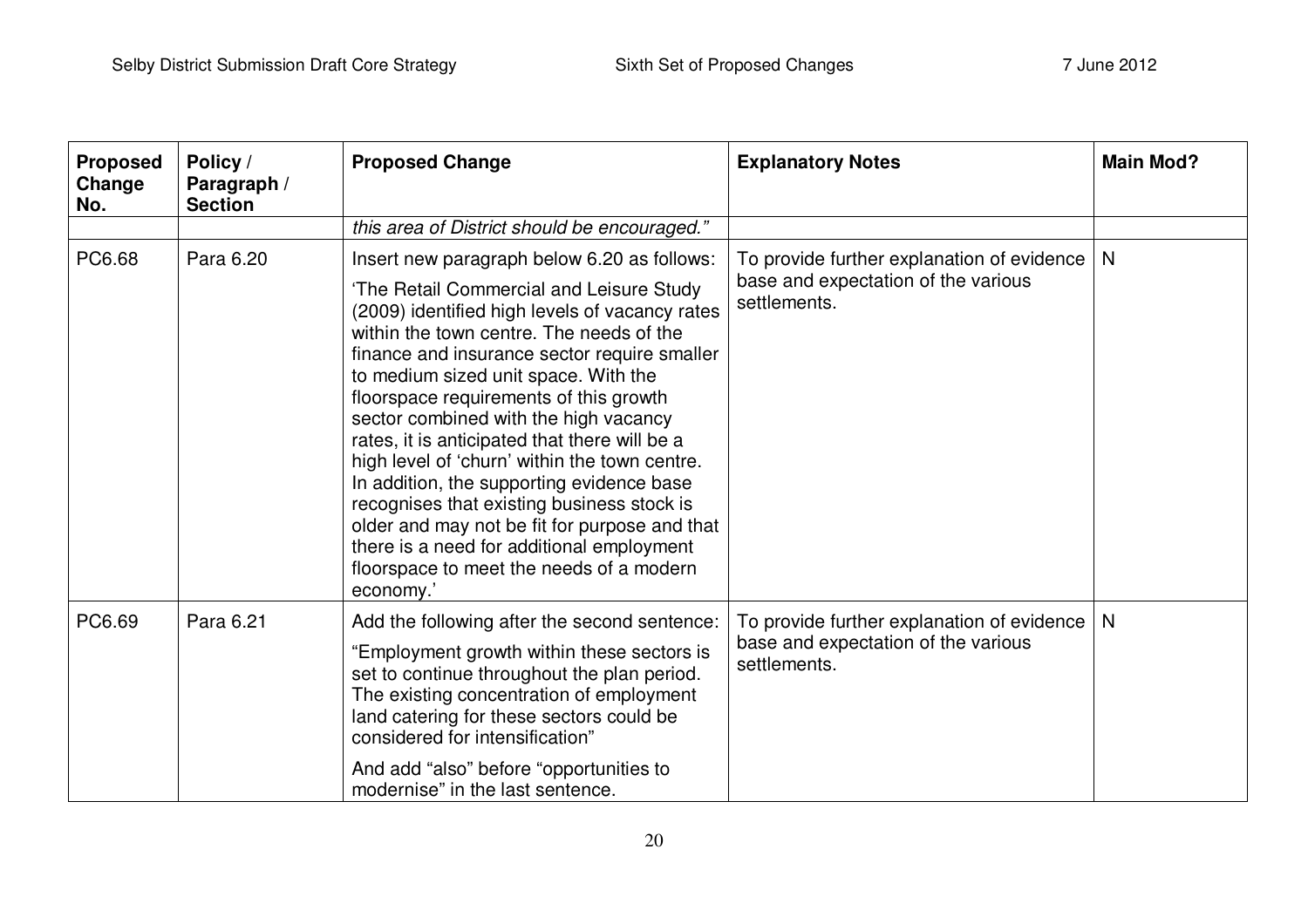| <b>Proposed</b><br>Change<br>No. | Policy /<br>Paragraph /<br><b>Section</b> | <b>Proposed Change</b>                                                                                                                                                                                                                                                                                                                                                                                                                                                                                                                                    | <b>Explanatory Notes</b>                                                                                                                                                            | <b>Main Mod?</b> |
|----------------------------------|-------------------------------------------|-----------------------------------------------------------------------------------------------------------------------------------------------------------------------------------------------------------------------------------------------------------------------------------------------------------------------------------------------------------------------------------------------------------------------------------------------------------------------------------------------------------------------------------------------------------|-------------------------------------------------------------------------------------------------------------------------------------------------------------------------------------|------------------|
| PC6.70                           | Para 6.22                                 | Insert two new paragraphs below paragraph<br>6.22 as follows:<br>'Sherburn has recent history of employment<br>growth in the manufacturing and distribution<br>sectors. Whilst manufacturing is set to<br>decline, there is evidence in the Local<br>Economic Assessment that historically<br>Selby District has not been as badly affected<br>as elsewhere in the region or nationally. The<br>distribution sector is set to continue to<br>expand and recent market conditions<br>indicate that Sherburn is well placed to<br>benefit from this growth. | To provide further explanation of evidence<br>base and expectation of the various<br>settlements.                                                                                   | $\mathsf{N}$     |
|                                  |                                           | Existing Distribution Units at Sherburn have<br>been built to the requirements of this sector,<br>requiring large storage spaces and access<br>for numerous HGVs. The nature of this<br>sector is therefore 'land hungry' and any<br>future allocations may need to take these<br>needs into consideration."                                                                                                                                                                                                                                              |                                                                                                                                                                                     |                  |
| PC6.71                           | Para 6.25                                 | Insert new heading "Rural Diversification"<br>and insert new paragraph below para 6.25<br>as follows:<br>'While most employment opportunities are<br>concentrated in the three towns, the rural                                                                                                                                                                                                                                                                                                                                                           | Text moved from deleted CP10 text and<br>added to revised CP9 text as a<br>consequential change for the deletion of<br>CP10 and amendment to CP9 to ensure<br>consistency with NPPF | YES?             |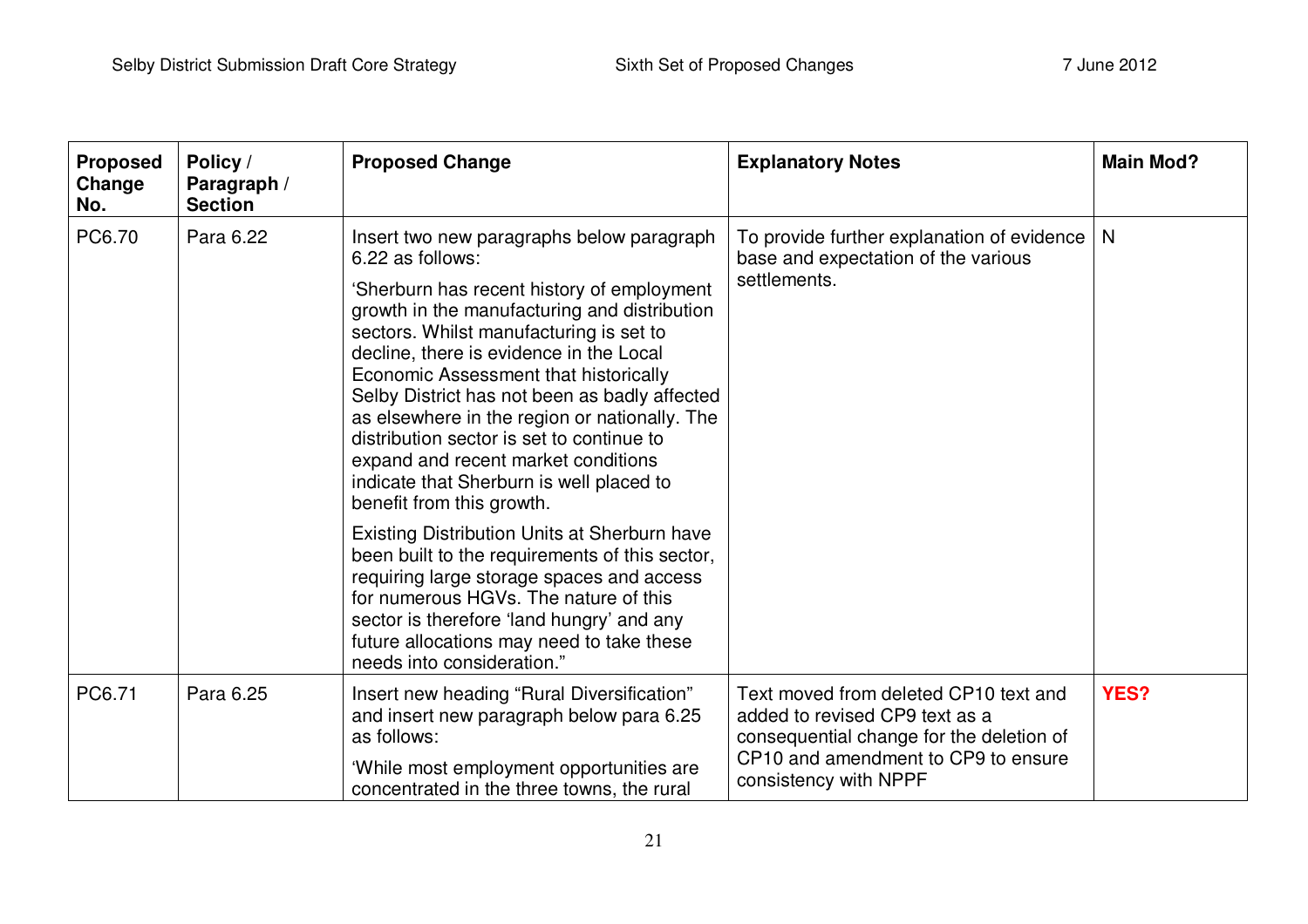| <b>Proposed</b><br>Change<br>No. | Policy /<br>Paragraph /<br><b>Section</b> | <b>Proposed Change</b>                                                                                                                                                                                                                                                                                                                                                                                                                                                                                                                                                                                                                              | <b>Explanatory Notes</b>                                                                                                                                                             | <b>Main Mod?</b> |
|----------------------------------|-------------------------------------------|-----------------------------------------------------------------------------------------------------------------------------------------------------------------------------------------------------------------------------------------------------------------------------------------------------------------------------------------------------------------------------------------------------------------------------------------------------------------------------------------------------------------------------------------------------------------------------------------------------------------------------------------------------|--------------------------------------------------------------------------------------------------------------------------------------------------------------------------------------|------------------|
|                                  |                                           | nature of Selby District also gives rise to a<br>scattered distribution of settlements and<br>associated employment opportunities.'                                                                                                                                                                                                                                                                                                                                                                                                                                                                                                                 |                                                                                                                                                                                      |                  |
| PC6.72                           | Para 6.25                                 | Insert new paragraph below paragraph 6.25<br>as follows:<br>'While it is important that economic growth is<br>concentrated on Selby and the Local<br>Service Centres, it is also important that<br>opportunities are provided in rural locations<br>to maintain the viability of rural communities<br>and to reduce the need to travel. This could<br>include the redevelopment of existing<br>businesses, the redevelopment or re-use of<br>rural buildings for suitable employment<br>purposes, as well as farm diversification<br>activities. Proposals for appropriate forms of<br>recreation and tourism activity will also be<br>encouraged." | Text moved from deleted CP10 text and<br>added to revised CP9 text as a<br>consequential change for the deletion of<br>CP10 and amendment to CP9 to ensure<br>consistency with NPPF. | <b>YES?</b>      |
| PC6.73                           | Para 6.31                                 | Insert new para below para 6.31 as follows:<br>"Employment development outside the<br>Designated Service Villages will be carefully<br>assessed against development<br>management, environmental and highways<br>criteria, with considerable weight attached to<br>safeguarding the character of the area and                                                                                                                                                                                                                                                                                                                                       | Text moved from deleted CP10 text and<br>added to revised CP9 text as a<br>consequential change for the deletion of<br>CP10 and amendment to CP9 to ensure<br>consistency with NPPF  | <b>YES?</b>      |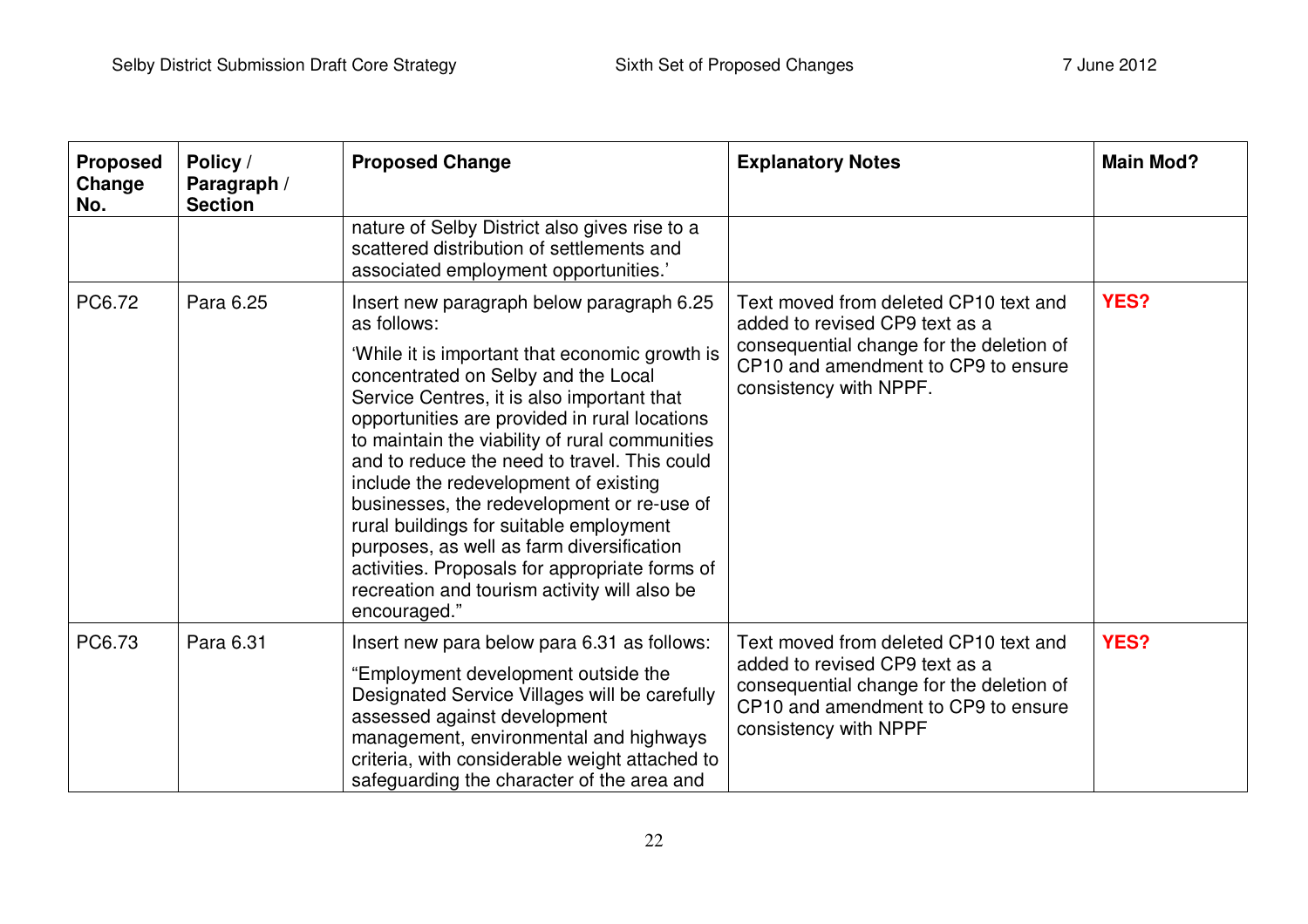| <b>Proposed</b><br>Change<br>No. | Policy /<br>Paragraph /<br><b>Section</b> | <b>Proposed Change</b>                                                                                                                                   | <b>Explanatory Notes</b>                                                                                                                                     | <b>Main Mod?</b> |
|----------------------------------|-------------------------------------------|----------------------------------------------------------------------------------------------------------------------------------------------------------|--------------------------------------------------------------------------------------------------------------------------------------------------------------|------------------|
|                                  |                                           | minimising the impact on existing<br>communities. Proposals within Green Belt<br>will need to comply with national Green Belt<br>policy and Policy CPXX" |                                                                                                                                                              |                  |
| PC6.74                           | CP <sub>9</sub>                           | Redraft policy as set out in Appendix 10                                                                                                                 | To ensure meeting identified needs and<br>plan is aspirational but realistic -<br>paragraph 154 of NPPF and plans should<br>be deliverable paragraph 173     | <b>YES</b>       |
|                                  |                                           |                                                                                                                                                          | In addition to accord with:                                                                                                                                  |                  |
|                                  |                                           |                                                                                                                                                          | Paragraph 20 - meet needs of business in<br>$21st$ century                                                                                                   |                  |
|                                  |                                           |                                                                                                                                                          | Paragraph 22 -avoid protection of<br>employment sites                                                                                                        |                  |
|                                  |                                           |                                                                                                                                                          | Para 25 - small scale rural offices                                                                                                                          |                  |
|                                  |                                           |                                                                                                                                                          | Paragraph 28 - supporting a prosperous<br>rural economy                                                                                                      |                  |
|                                  | <b>CP10</b>                               |                                                                                                                                                          |                                                                                                                                                              |                  |
| PC6.75                           | Para 6.32 - 6.37                          | Delete text                                                                                                                                              | To ensure consistency with $NPPF - part$<br>of text moved to CP9 reasoned<br>justification (see above) as Policy CP9<br>amended to cover wider rural issues. | <b>YES</b>       |
| PC6.76                           | <b>CP10</b>                               | Delete CP10                                                                                                                                              | To ensure consistency with NPPF - see<br>also above as Policy CP9 amended to                                                                                 | <b>YES</b>       |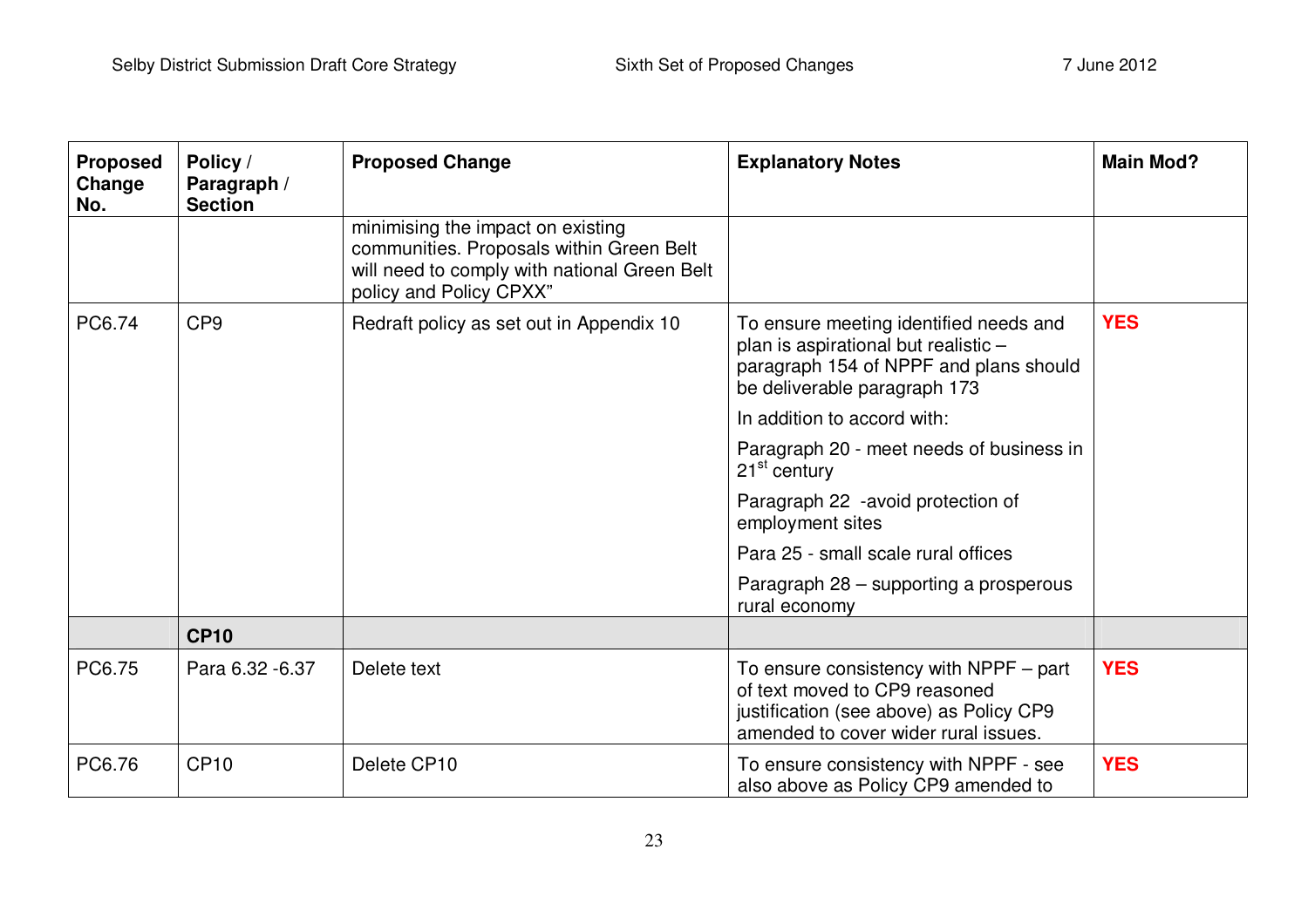| <b>Proposed</b><br>Change<br>No. | Policy /<br>Paragraph /<br><b>Section</b> | <b>Proposed Change</b>                                                                                                                                                                                                                                                                                                                                                                                                                          | <b>Explanatory Notes</b>                                                                                                                                                                     | <b>Main Mod?</b> |
|----------------------------------|-------------------------------------------|-------------------------------------------------------------------------------------------------------------------------------------------------------------------------------------------------------------------------------------------------------------------------------------------------------------------------------------------------------------------------------------------------------------------------------------------------|----------------------------------------------------------------------------------------------------------------------------------------------------------------------------------------------|------------------|
|                                  |                                           |                                                                                                                                                                                                                                                                                                                                                                                                                                                 | cover wider rural issues.                                                                                                                                                                    |                  |
|                                  | <b>CP11</b>                               |                                                                                                                                                                                                                                                                                                                                                                                                                                                 |                                                                                                                                                                                              |                  |
| PC6.77                           | <b>CP11</b>                               | Add the following text after "facilities to<br>serve" in the last line of CP11 (A):<br>"the day-to-day needs of existing<br>communities and"                                                                                                                                                                                                                                                                                                    | Widen scope to meet requirements of<br>NPPF for promoting the rural economy -<br>that proposed services will be received<br>positively in order to create a strong<br>sustainable community. | N                |
|                                  |                                           |                                                                                                                                                                                                                                                                                                                                                                                                                                                 | Paragraph 70 (2) - communities abilities<br>to meet day-to-day needs                                                                                                                         |                  |
|                                  | <b>CP12</b>                               |                                                                                                                                                                                                                                                                                                                                                                                                                                                 |                                                                                                                                                                                              |                  |
| PC6.78                           | Para 7.31                                 | Add new paragraph after para 7.31 as<br>follows:                                                                                                                                                                                                                                                                                                                                                                                                | To provide explanatory text for new<br>elements of CP12 (see below)                                                                                                                          | N                |
|                                  |                                           | "Despite the Core Strategy approach to<br>reduce the need to travel, it is inevitable that<br>some travel will always occur. Wherever<br>possible, modern technology should be<br>incorporated in to developments to reduce<br>the impacts of development. Most recently<br>the availability of electric cars means that<br>charging points will become more<br>widespread, and provision of these or other<br>new technologies is encouraged." |                                                                                                                                                                                              |                  |
| PC6.79                           | <b>CP12</b>                               | Delete first sentence of part A and replace                                                                                                                                                                                                                                                                                                                                                                                                     | Re-word of Policy CP12 Part A to refer to                                                                                                                                                    | <b>YES</b>       |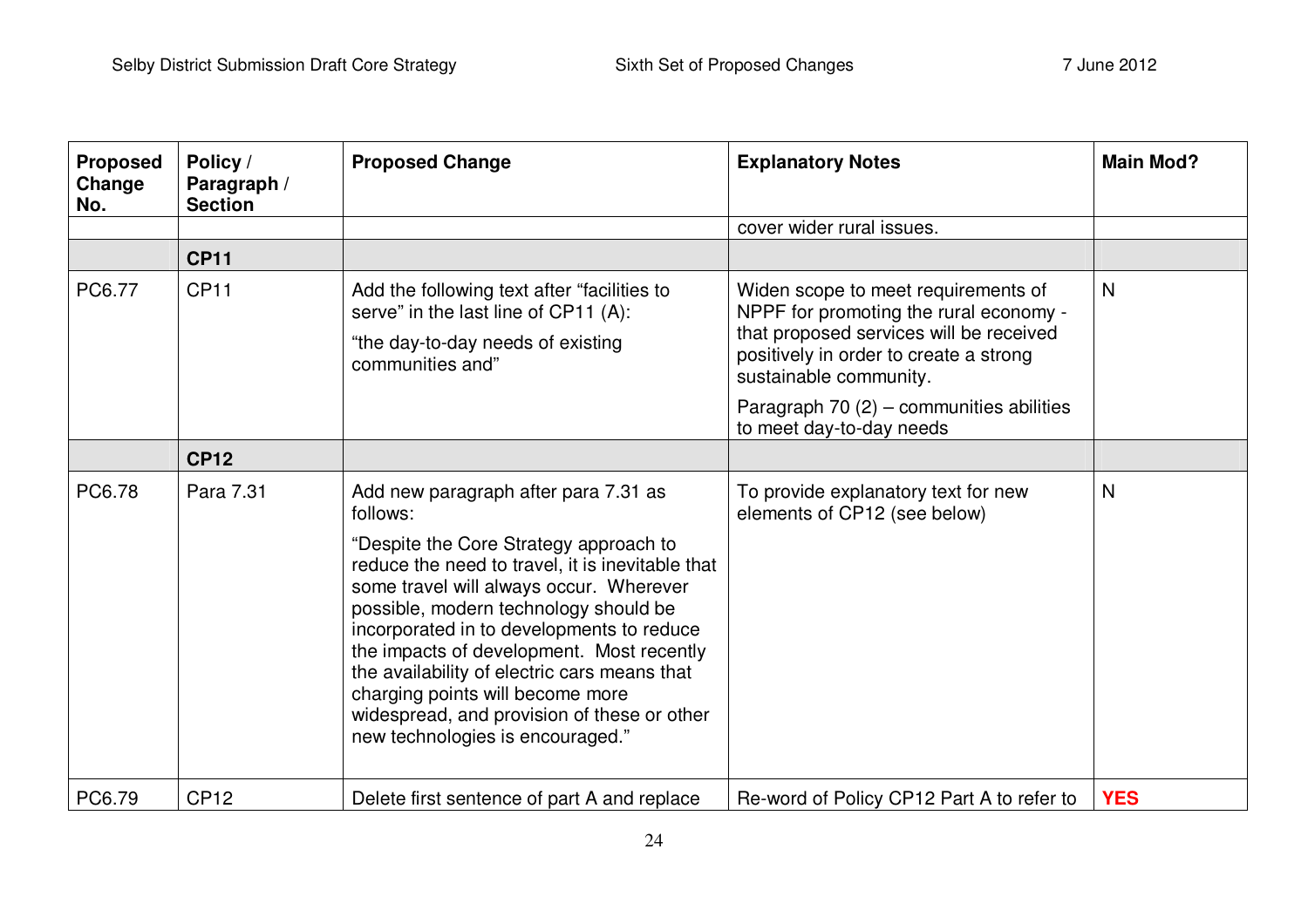| <b>Proposed</b><br>Change<br>No. | Policy /<br>Paragraph /<br><b>Section</b> | <b>Proposed Change</b>                                                                                                                                                                                                                                   | <b>Explanatory Notes</b>                                                                                                                                                                                                                                                                                         | <b>Main Mod?</b> |
|----------------------------------|-------------------------------------------|----------------------------------------------------------------------------------------------------------------------------------------------------------------------------------------------------------------------------------------------------------|------------------------------------------------------------------------------------------------------------------------------------------------------------------------------------------------------------------------------------------------------------------------------------------------------------------|------------------|
|                                  |                                           | with "To achieve sustainable<br>development, the Council will:"                                                                                                                                                                                          | general support for sustainability<br>principles in all developments, not just in<br>relation to climate change to more closely<br>reflect intentions of NPPF.                                                                                                                                                   |                  |
| PC6.80                           | <b>CP12</b>                               | Add "land of lesser environmental value"<br>after "Give preference to" in Criterion (b)                                                                                                                                                                  | To ensure consistency with Para 17 of<br><b>NPPF</b>                                                                                                                                                                                                                                                             | N                |
| PC6.81                           | <b>CP12</b>                               | Add new criterion to Part A:<br>Ensure development proposals respond<br>to land characteristics to minimise risks of<br>erosion, subsidence and instability, and to<br>exploit opportunities for reclamation and<br>reinstatement of contaminated land." | Generally consistent with NPPF but<br>needs amending to incorporate reference<br>to:<br>Paragraph 120 - development<br>appropriate to its locations - re pollution<br>risks, land instability for example.                                                                                                       | N                |
| PC6.82                           | <b>CP12</b>                               | Add the following text to the end of criterion<br>$(f)$ in Part B<br>"and facilitate advances in travel technology<br>such as Electric Vehicle charging points;"                                                                                         | Generally consistent with NPPF but<br>needs amending to incorporate reference<br>to:<br>Paragraph 35 - sustainable transport -<br>best available technologies<br>Paragraph 35 - promote sustainable<br>transport modes / incorporate facilities for<br>charging plug-in and other ultra-low<br>emission vehicles | <b>YES</b>       |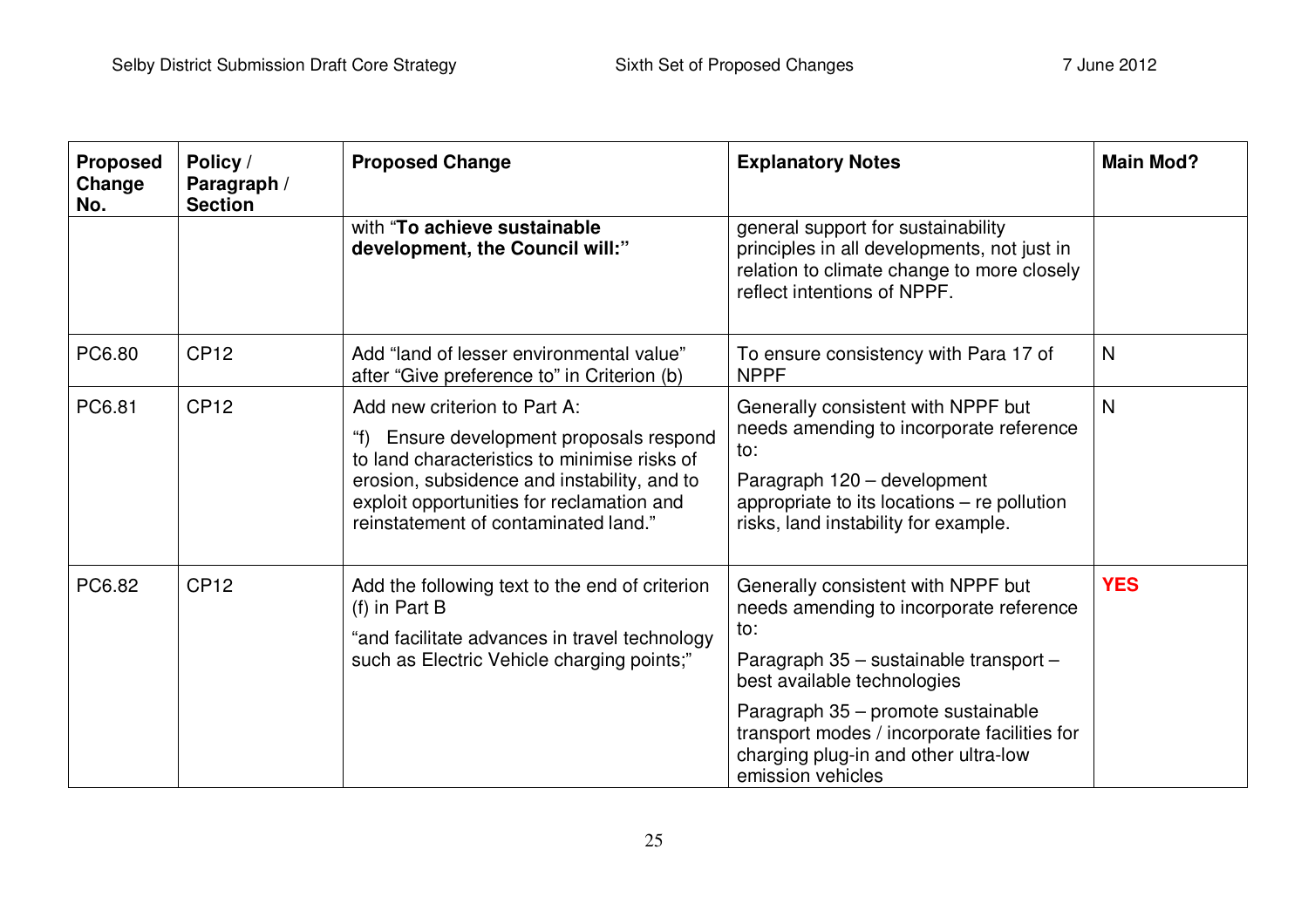| <b>Proposed</b><br>Change<br>No. | Policy /<br>Paragraph /<br><b>Section</b> | <b>Proposed Change</b>                                                                                                                                                                                                                                              | <b>Explanatory Notes</b>                                                                                                                                                                                                                                                                                                         | <b>Main Mod?</b> |
|----------------------------------|-------------------------------------------|---------------------------------------------------------------------------------------------------------------------------------------------------------------------------------------------------------------------------------------------------------------------|----------------------------------------------------------------------------------------------------------------------------------------------------------------------------------------------------------------------------------------------------------------------------------------------------------------------------------|------------------|
|                                  | <b>CP14</b>                               |                                                                                                                                                                                                                                                                     |                                                                                                                                                                                                                                                                                                                                  |                  |
| PC6.83                           | Para 7.56                                 | Amend 7.56 by adding the following after<br>the first sentence:<br>"The SADPD will consider whether it is<br>appropriate, based on further evidence, to<br>identify suitable areas for renewable and low<br>carbon sources."                                        | To ensure consistency with NPPF<br>Paragraph 97 - consider identifying<br>suitable areas for renewable and low<br>carbon energy sources, and support<br>community-led initiatives for renewable<br>and low carbon energy, including<br>developments outside such areas being<br>taken forward through neighbourhood<br>planning. | <b>YES</b>       |
| PC6.84                           | CP <sub>14</sub>                          | Add "and supporting infrastructure "after<br>'energy generation' in line 2 of Policy CP14.                                                                                                                                                                          | To ensure consistency with NPPF<br>paragraph 97.                                                                                                                                                                                                                                                                                 | N                |
| PC6.85                           | CP <sub>14</sub>                          | Add the following text after 'development<br>proposals' in line 3 OF CP14:<br>"fall within any identified suitable areas for<br>renewable and low carbon energy sources<br>which may be designated in future Local<br>Plan documents or Neighbourhood Plans<br>and" | To ensure consistency with NPPF<br>Paragraph 97 - consider identifying<br>suitable areas for renewable and low<br>carbon energy sources, and support<br>community-led initiatives for renewable<br>and low carbon energy, including<br>developments outside such areas being<br>taken forward through neighbourhood<br>planning. | <b>YES</b>       |
| PC6.86                           | CP <sub>14</sub>                          | And new section at end of Policy CP14 to<br>read:<br>"In areas affected by Green Belt, applicants<br>must demonstrate very special                                                                                                                                  | To ensure consistency with NPPF<br>Paragraph 91                                                                                                                                                                                                                                                                                  | <b>YES</b>       |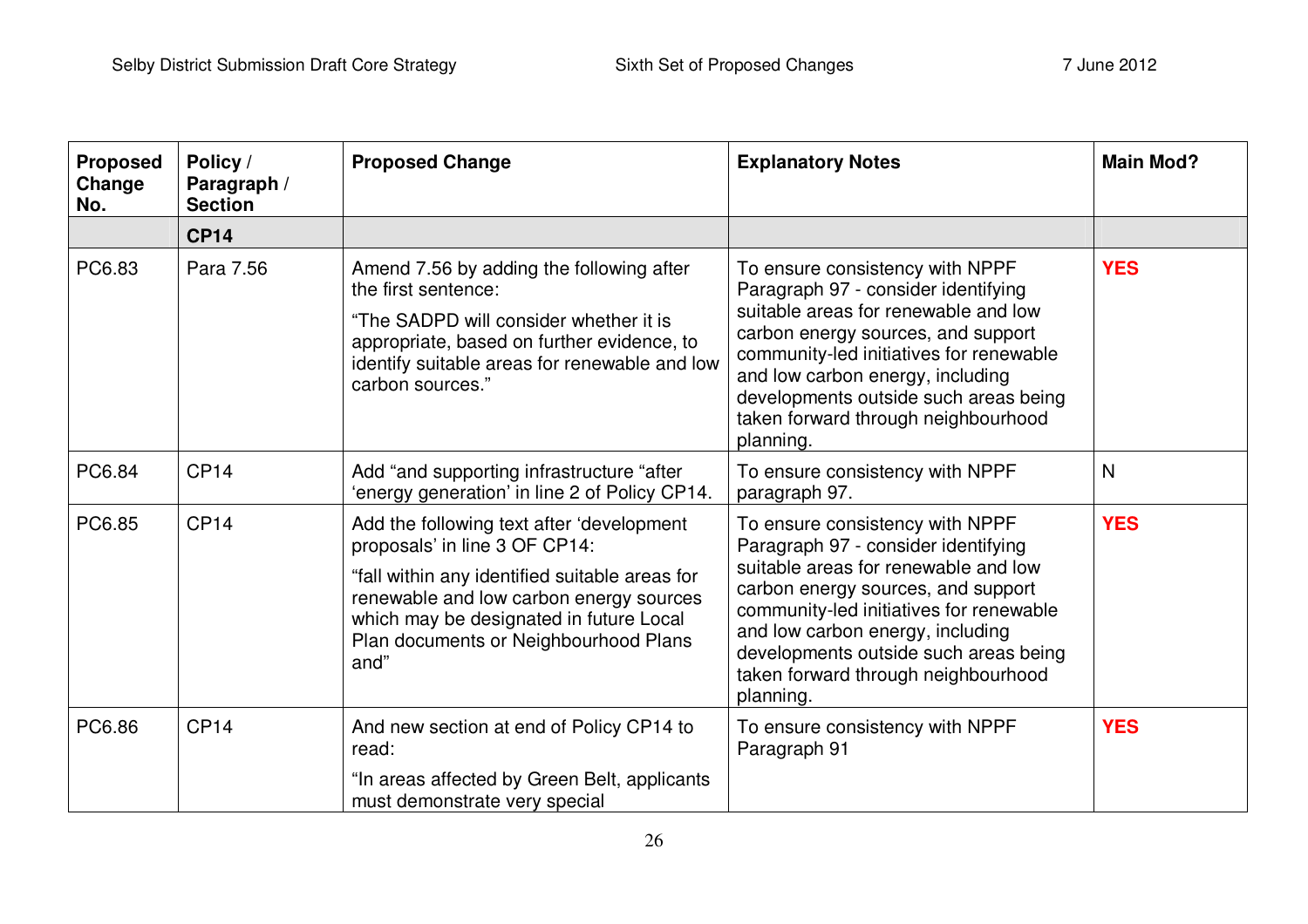| <b>Proposed</b><br>Change<br>No. | Policy /<br>Paragraph /<br><b>Section</b> | <b>Proposed Change</b>                                                                                                                       | <b>Explanatory Notes</b>                                                                              | <b>Main Mod?</b> |
|----------------------------------|-------------------------------------------|----------------------------------------------------------------------------------------------------------------------------------------------|-------------------------------------------------------------------------------------------------------|------------------|
|                                  |                                           | circumstances if projects are to proceed and<br>proposals must meet the requirements of<br>Policy CPXX and national Green Belt<br>policies " |                                                                                                       |                  |
|                                  | <b>CP15</b>                               |                                                                                                                                              |                                                                                                       |                  |
| PC6.87                           | <b>CP15</b>                               | Delete "Selby" from 3 (d)"                                                                                                                   | To future proof the plan in the event that<br>the Selby BAP is replaced by another<br>local document. | $\mathsf{N}$     |
| PC6.88                           | <b>CP15</b>                               | Add "areas of tranquillity, public rights of<br>way and access," after 'locally distinctive<br>landscapes' in criterion 5.                   | To ensure more closely reflects NPPF:                                                                 | <b>YES</b>       |
|                                  |                                           |                                                                                                                                              | Paragraph 76 - local green space                                                                      |                  |
|                                  |                                           |                                                                                                                                              | Paragraph 123 - areas of tranquillity                                                                 |                  |
|                                  |                                           |                                                                                                                                              | Paragraph 75 - public rights of way and<br>access                                                     |                  |
| PC6.89                           | <b>CP15</b>                               | Delete 'Selby' and insert "local" before 'BAP'<br>in criterion 6.                                                                            | To future proof the plan in the event that<br>the Selby BAP is replaced by another<br>local document. | N                |
| PC6.90                           | <b>CP15</b>                               | Split criterion 7 into 2 criteria and amend to<br>read:                                                                                      | To ensure more closely reflects NPPF:                                                                 | N                |
|                                  |                                           |                                                                                                                                              | Paragraph 109 - preventing both new and                                                               |                  |
|                                  |                                           | 7. Ensuring that new development                                                                                                             | existing development from contributing to                                                             |                  |
|                                  |                                           | protects soil, air and water quality<br>from all types of pollution.                                                                         | or being put at unacceptable risk from, or<br>being adversely affected by unacceptable                |                  |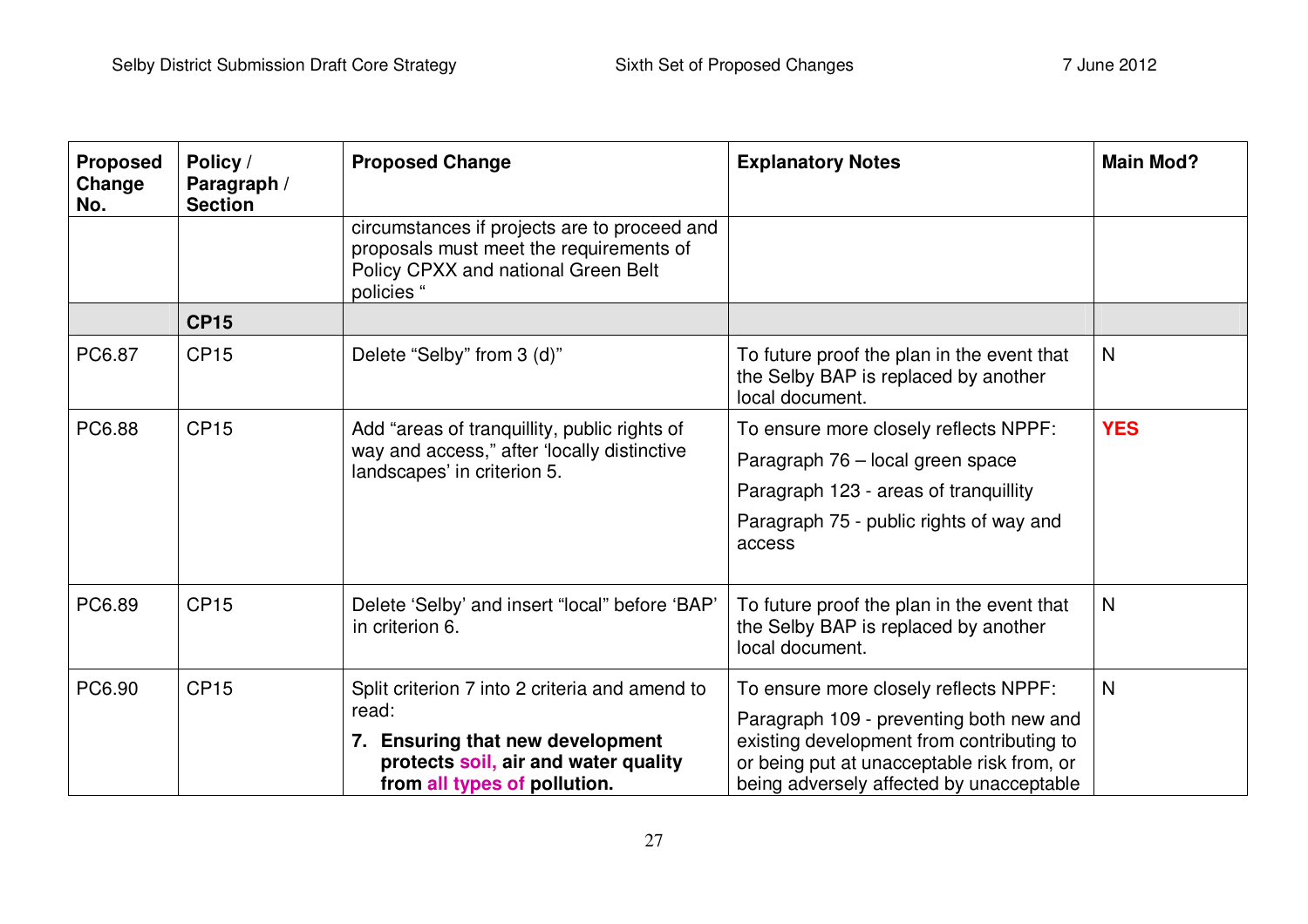| <b>Proposed</b><br>Change<br>No. | Policy /<br>Paragraph /<br><b>Section</b> | <b>Proposed Change</b>                                                                                                                         | <b>Explanatory Notes</b>                                                                                                                 | <b>Main Mod?</b> |
|----------------------------------|-------------------------------------------|------------------------------------------------------------------------------------------------------------------------------------------------|------------------------------------------------------------------------------------------------------------------------------------------|------------------|
|                                  |                                           | 8. Ensuring developments minimise<br>energy and water consumption, the<br>use of non-renewable resources, and<br>the amount of waste material. | levels of soil, air, water or noise pollution<br>or land instability                                                                     |                  |
| PC6.91                           | <b>CP15</b>                               | Add new criterion 9 as follows:                                                                                                                | To ensure more closely reflects NPPF:                                                                                                    | N                |
|                                  |                                           | "Steering development to areas of least<br>environmental and agricultural quality."                                                            | Paragraph 110 allocate land of least<br>environmental quality                                                                            |                  |
|                                  |                                           |                                                                                                                                                | Paragraph 112 – use of poorer quality<br>agricultural land in preference to higher<br>quality.                                           |                  |
|                                  | <b>CP16</b>                               |                                                                                                                                                |                                                                                                                                          |                  |
| PC6.92                           | Para 7.71                                 | Add "that people want to live in" at the end<br>of the 1 <sup>st</sup> sentence.                                                               | To ensure more closely reflects NPPF<br>Paragraphs 56 to 68 - requiring good<br>design and places to meet the needs of<br>the community. | N                |
| PC6.93                           | Para 7.74                                 | Add "to create places where people can<br>meet and socialise" at the end of the<br>paragraph.                                                  | To ensure more closely reflects NPPF<br>Paragraphs 56 to 68 - requiring good<br>design and places to meet the needs of<br>the community. | N                |
| PC6.94                           | Para 7.77                                 | Amend the 2nd sentence to read:                                                                                                                | To ensure more closely reflects NPPF<br>Paragraphs 56 to 68 - seeking positive                                                           | N                |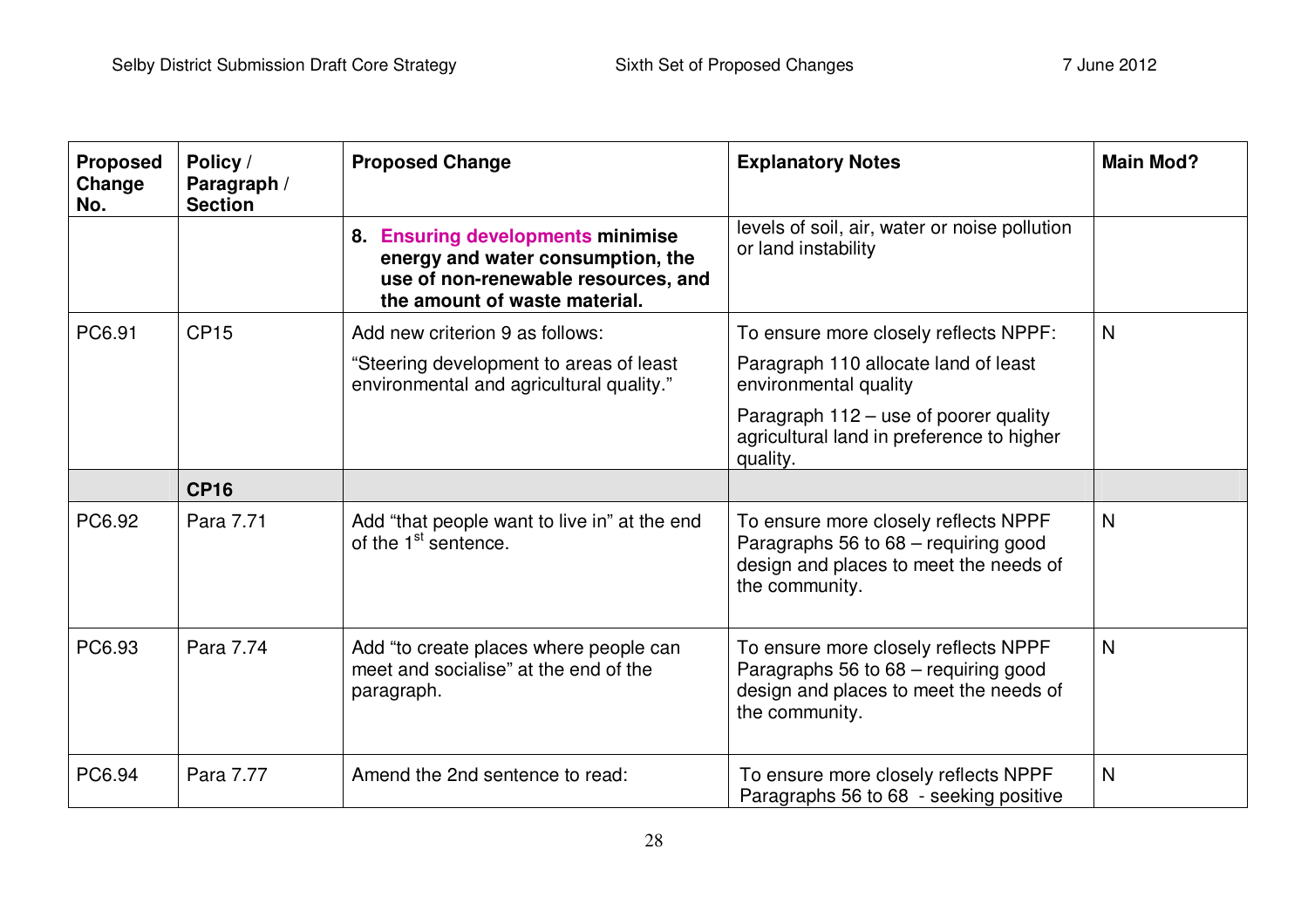| <b>Proposed</b><br>Change<br>No. | Policy /<br>Paragraph /<br><b>Section</b> | <b>Proposed Change</b>                                                                                                                                                                                                                                                                                                                                                                                                                                                                                                                                                                                                                                                                   | <b>Explanatory Notes</b>                                                                                                                                                                             | <b>Main Mod?</b> |
|----------------------------------|-------------------------------------------|------------------------------------------------------------------------------------------------------------------------------------------------------------------------------------------------------------------------------------------------------------------------------------------------------------------------------------------------------------------------------------------------------------------------------------------------------------------------------------------------------------------------------------------------------------------------------------------------------------------------------------------------------------------------------------------|------------------------------------------------------------------------------------------------------------------------------------------------------------------------------------------------------|------------------|
|                                  |                                           | "These and any future Design Codes<br>planning documents give advice and<br>guidance to anyone who is considering any<br>form of development in the village no matter<br>how large or small."                                                                                                                                                                                                                                                                                                                                                                                                                                                                                            | improvements in design through<br>appropriate design codes                                                                                                                                           |                  |
| PC6.95                           | Para 7.77                                 | Delete 'VDSs' and replace with "documents"<br>in the 4th sentence.                                                                                                                                                                                                                                                                                                                                                                                                                                                                                                                                                                                                                       | To ensure more closely reflects NPPF<br>Paragraphs 56 to 68 - seeking positive<br>improvements in design through<br>appropriate design codes, which is wider<br>than just Village Design Statements. | N                |
| PC6.96                           | Para 7.77                                 | Add new paragraph after 7.77 to read:<br>"The quality of design in its local context is<br>more important than relying on a minimum<br>housing density figure to benchmark<br>development. Development should make<br>the best and most efficient use of land, but it<br>should also provide choice and variety that<br>reflects up to date housing needs surveys<br>(and other such evidence) and considers the<br>quality of the local environment. Therefore<br>the Council does not propose to set a<br>development density figure in this strategic<br>plan, but may identify particular design<br>requirements including indicative densities<br>as part of DMDPD and /or specific | To set out the Council's approach<br>regarding development density in accord<br>with Paragraph 47 of the NPPF.                                                                                       | <b>YES?</b>      |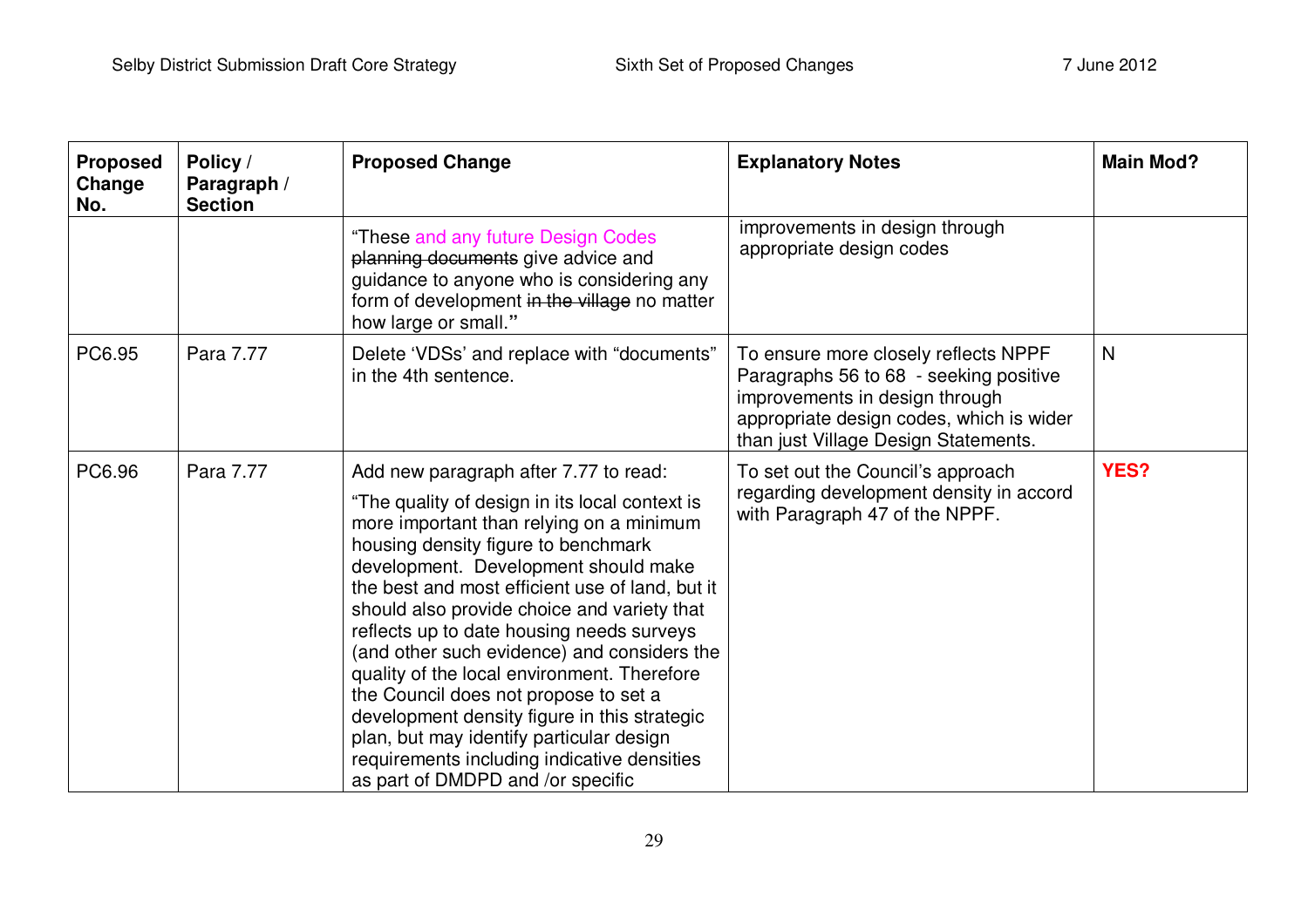| <b>Proposed</b><br>Change<br>No. | Policy /<br>Paragraph /<br><b>Section</b> | <b>Proposed Change</b>                                                                                                                                                                                                                                                                              | <b>Explanatory Notes</b>                                                                                                                             | <b>Main Mod?</b> |
|----------------------------------|-------------------------------------------|-----------------------------------------------------------------------------------------------------------------------------------------------------------------------------------------------------------------------------------------------------------------------------------------------------|------------------------------------------------------------------------------------------------------------------------------------------------------|------------------|
|                                  |                                           | allocations in the SADPD."                                                                                                                                                                                                                                                                          |                                                                                                                                                      |                  |
| PC6.97                           | Para 7.80                                 | Add ", particularly through active frontages,<br>inclusion of natural surveillance, and<br>distinctions between public and private<br>spaces" after 'reduced fear of crime' at the<br>end of the second sentence.                                                                                   | To encourage people-friendly places in<br>accord with the thrust of the NPPF.                                                                        | YES?             |
| PC6.98                           | Para 7.84                                 | Add new paragraph after 7.84 as follows:                                                                                                                                                                                                                                                            | To ensure consistency with NPPF para 62<br>- local planning authorities should have<br>regard to the recommendations from the<br>design review panel | N                |
|                                  |                                           | "The Council is a partner in the York Design<br>Review Panel in cooperation with<br>neighbouring authorities to consider the<br>design qualities of major development<br>proposals. At a more local level, the Council<br>also offers pre-application discussions which<br>includes design advice." |                                                                                                                                                      |                  |
| PC6.99                           | CP <sub>16</sub>                          | Amend to policy as set out in appendix 11                                                                                                                                                                                                                                                           | To take account of following:                                                                                                                        | <b>YES</b>       |
|                                  |                                           |                                                                                                                                                                                                                                                                                                     | • Seeking positive improvements in<br>design / replacing poor design with<br>better design                                                           |                  |
|                                  |                                           |                                                                                                                                                                                                                                                                                                     | • Promoting opportunities for meetings                                                                                                               |                  |
|                                  |                                           |                                                                                                                                                                                                                                                                                                     | • Strong community centres                                                                                                                           |                  |
|                                  |                                           |                                                                                                                                                                                                                                                                                                     | • Active street frontages and mixed use                                                                                                              |                  |
|                                  |                                           |                                                                                                                                                                                                                                                                                                     | To ensure more closely reflects NPPF<br>Paragraphs 56 to 68 – requiring good                                                                         |                  |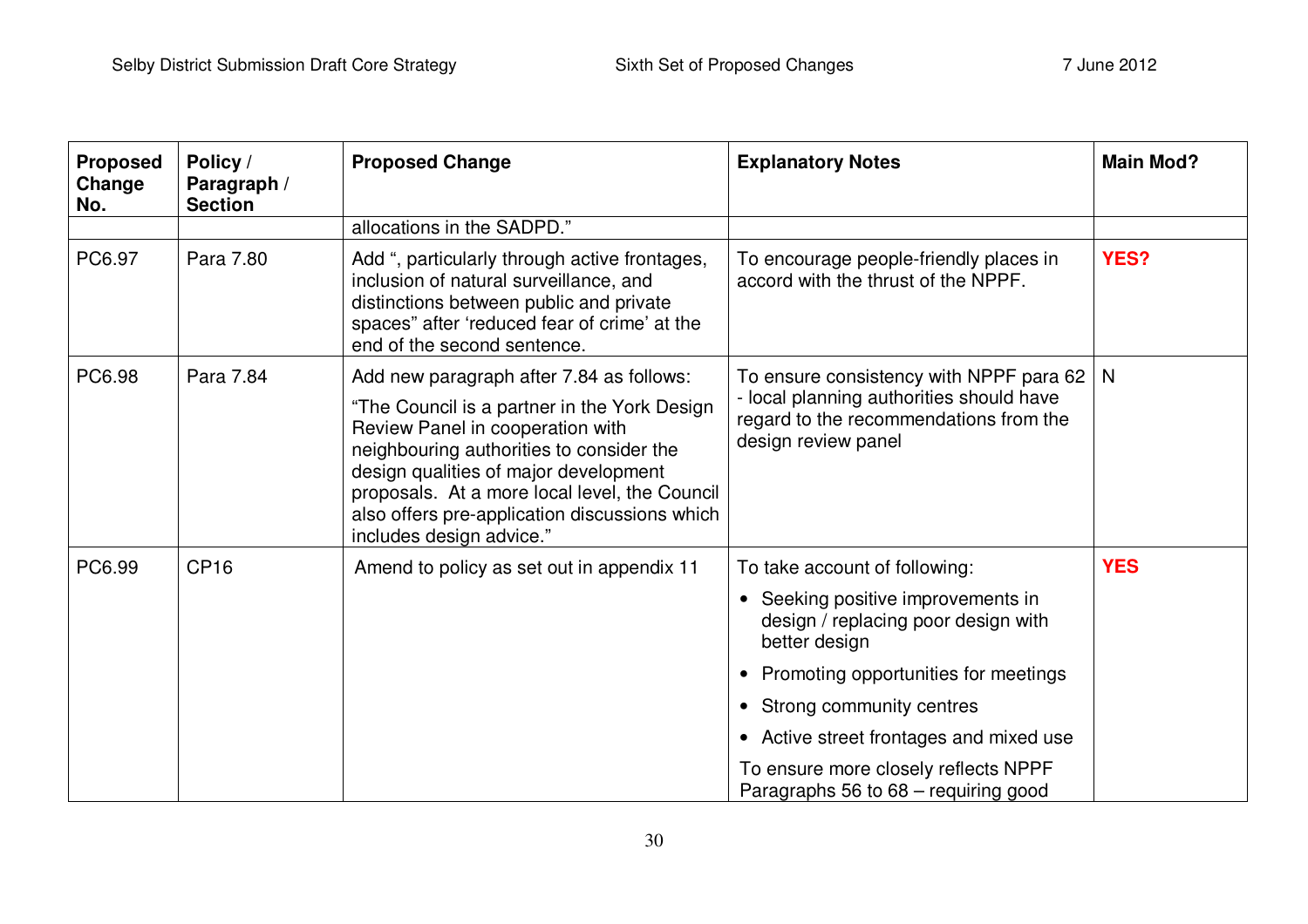| <b>Proposed</b><br>Change<br>No. | Policy /<br>Paragraph /<br><b>Section</b> | <b>Proposed Change</b>                                                                  | <b>Explanatory Notes</b>                                                                                                                                                                      | <b>Main Mod?</b> |
|----------------------------------|-------------------------------------------|-----------------------------------------------------------------------------------------|-----------------------------------------------------------------------------------------------------------------------------------------------------------------------------------------------|------------------|
|                                  |                                           |                                                                                         | design and:                                                                                                                                                                                   |                  |
|                                  |                                           |                                                                                         | Paragraph 16 -place to meet the needs<br>of the community                                                                                                                                     |                  |
|                                  |                                           |                                                                                         | Paragraph 9 - seeking positive<br>improvements in the quality of the built,<br>natural and historic environment -<br>replacing poor design with better design                                 |                  |
|                                  |                                           |                                                                                         | Para 109 - preventing development from<br>contributing to or being put at<br>unacceptable risk from, or being<br>adversely affected by unacceptable levels<br>of pollution / land instability |                  |
|                                  |                                           |                                                                                         |                                                                                                                                                                                               |                  |
| PC6.100                          | Chapter 8                                 | Any consequential updates to targets and<br>indicators.                                 | To ensure consistency to reflect changes<br>to policies above.                                                                                                                                | N                |
|                                  | <b>Appendices</b>                         |                                                                                         |                                                                                                                                                                                               |                  |
| PC6.101                          | Appendix 1                                | Consequential amendment to reflect<br>changes at CP1, CP3 and associated text<br>above. | To reflect Paragraph 111 of NPPF -<br>consider need for locally derived PDL<br>target                                                                                                         | N                |